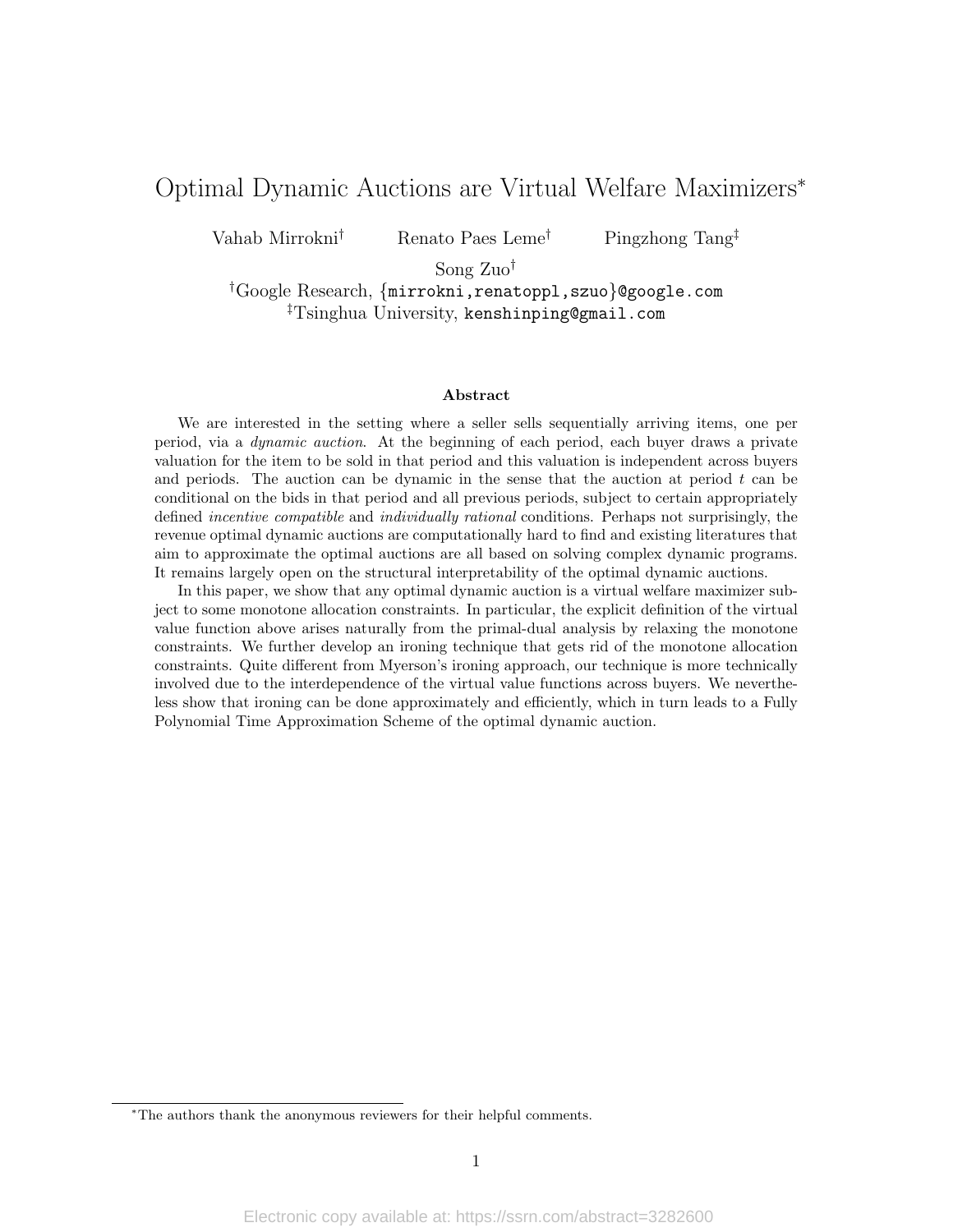## <span id="page-1-4"></span>1 Introduction

Recently, the problem of designing multi-period dynamic mechanisms has been shown to be both theoretically challenging and practically important. In particular, when running a sequence of repeated auctions on online advertising platforms, using dynamic auctions optimized across different time periods could potentially bring significant gains both in terms of revenue and social welfare. The power of dynamic mechanisms has been investigated by a number of recent papers [\[Bergemann](#page-14-0) and Välimäki, [2002;](#page-14-0) [Parkes and Singh,](#page-15-0) [2004;](#page-15-0) [Cavallo,](#page-14-1) [2008;](#page-14-1) [Athey and Segal,](#page-13-0) [2013;](#page-13-0) [Kakade](#page-14-2) et al., [2013;](#page-14-2) [Pai and Vohra,](#page-15-1) [2013;](#page-15-1) [Pavan](#page-15-2) et al., [2014;](#page-15-2) [Devanur](#page-14-3) et al., [2015;](#page-14-3) [Balseiro](#page-13-1) et al., [2016;](#page-13-1) [Chawla](#page-14-4) et [al.](#page-14-4), [2016;](#page-14-4) [Bergemann](#page-14-5) et al., [2017;](#page-14-5) [Balseiro](#page-13-2) et al., [2017a](#page-13-2)[,b;](#page-13-3) [Lobel and Paes Leme,](#page-14-6) [2017;](#page-14-6) Shen [et al.](#page-15-3), [2018;](#page-15-3) [Balseiro](#page-13-4) *et al.*, [2019\]](#page-13-4). We refer to [Bergemann and Said](#page-14-7)  $[2011]$  and Bergemann and Välimäki [\[2017\]](#page-14-8) for comprehensive surveys on the subject.

In particular, we consider a setting where a seller repeatedly interacts with a set of buyers and sells one item per period. The value of each buyer for the item at each period are independently drawn from commonly known prior distributions (no need to be identical) at the beginning of that period. The seller is allowed to sell the item of each period not only depending on the bids submitted in the current period, but also the histories, i.e., all the bids submitted in past periods. In the meanwhile, the seller must guarantee the dynamic auctions to be ex-post individual rational — the cumulative utility for each buyer is always positive, and *dynamic incentive compatible* bidding truthfully (i.e., submitting private values as bids) to the auction is optimal for each buyer by taking into consideration the effect of current bids on future outcomes.

Even though dynamic mechanisms can be much more effective in maximizing revenue and social welfare [\[Jackson and Sonnenschein,](#page-14-9) [2007;](#page-14-9) [Papadimitriou](#page-15-4) *et al.*, [2016\]](#page-15-4), they have not been widely adopted in practice. The main issue of implementing dynamic mechanisms in practice is their high complexity. The complexity induced by the exponentially growing design space makes it difficult to solve or even to describe such mechanisms.

A series of recent work has made progress to resolve the complexity issue described above. For example, [Ashlagi](#page-13-5) et al. [\[2016\]](#page-13-5) and [Mirrokni](#page-15-5) et al. [\[2018b\]](#page-15-5) show that it is enough for the optimal dynamic auction to depend on scalar summaries of histories instead of the full history. However, the approximately optimal mechanisms described in these papers are solutions of complex dynamic programs that are written into a large table. It is therefore very difficult to understand the structure of these mechanisms. It remains open whether there is an intuitive structural characterization of the optimal dynamic auction.

In this paper, we show that the exact optimal dynamic auction has a very simple structural interpretation: the optimal dynamic auction in each period is a second price auction on a certain appropriately defined virtual value space.<sup>[1](#page-1-0)</sup> More specifically, such virtual values (before ironing<sup>[2](#page-1-1)[3](#page-1-2)</sup>) are quite similar to Myerson's virtual value [\[Myerson,](#page-15-6) [1981\]](#page-15-6), i.e., they have the form of linear combinations of private values and Myerson's virtual values (before ironing). However, just like Myerson's auction, to make the virtual welfare[4](#page-1-3) maximizing allocation rule monotone, one need to first iron the virtual values. Unlike the ironing in Myerson's auction, the ironing step in our case is interdependent across the values of different buyers. In other words, one's virtual value after ironing

<span id="page-1-0"></span><sup>&</sup>lt;sup>1</sup>A virtual value function is a map from buyer value space to real numbers. A virtual value is the corresponding real number of some private value of the buyer.

<span id="page-1-1"></span><sup>&</sup>lt;sup>2</sup>Informally, the ironing of a virtual value function is an operation that maps the virtual value function to another virtual value function (we call an ironed virtual value function) while preserving the expectation. For the formal definition, see [Definition 3.1.](#page-5-0)

<span id="page-1-3"></span><span id="page-1-2"></span><sup>3</sup>Some recent works on virtual value and ironing [\[Elkind,](#page-14-10) [2007;](#page-14-10) [Roughgarden and Schrijvers,](#page-15-7) [2016\]](#page-15-7).

<sup>4</sup>Virtual welfare is the sum of virtual values of the buyers who get the item. For expected virtual welfare, the expectation is taken over the randomness from the allocation rules.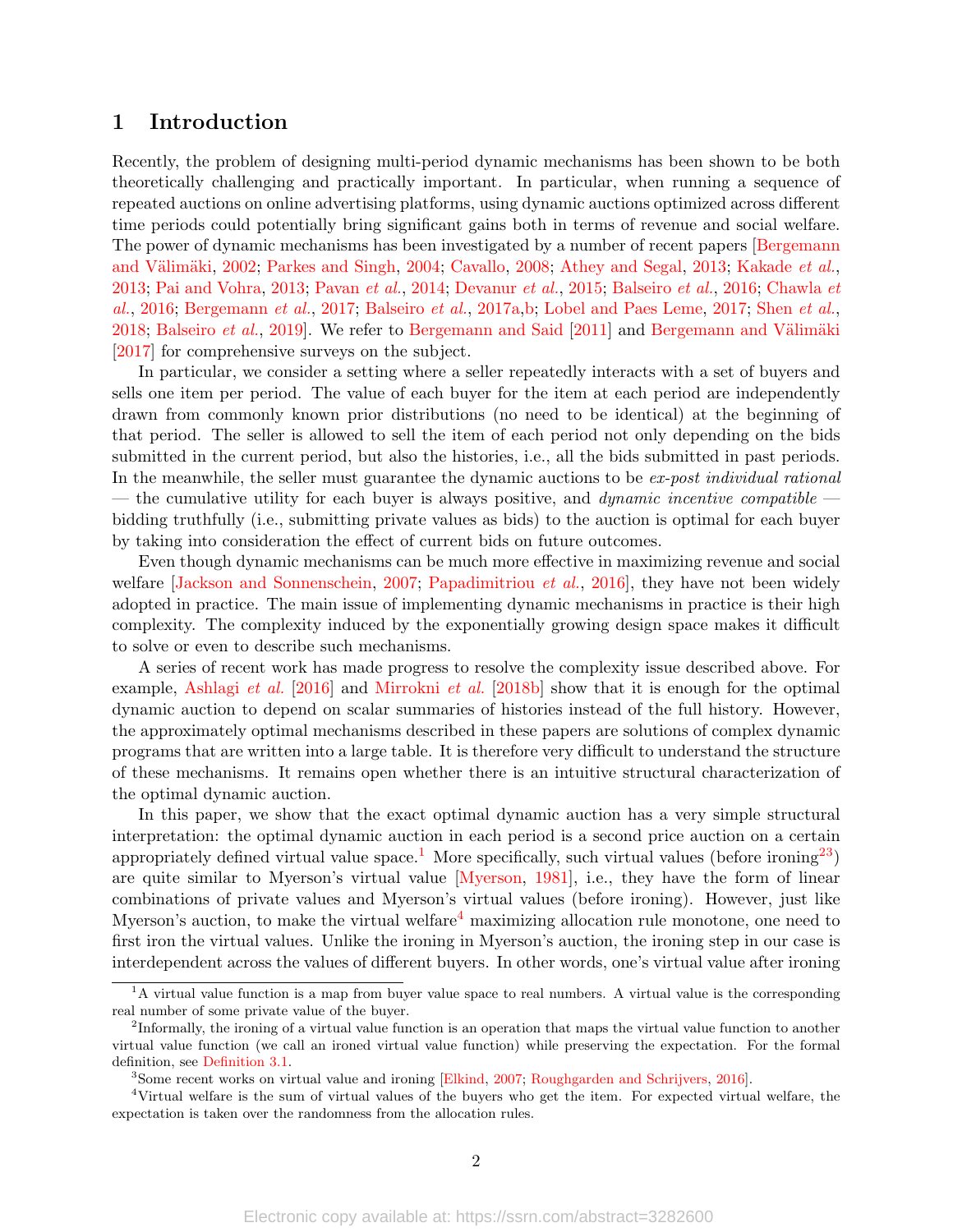<span id="page-2-2"></span>not only depends on his/her own value, but also on other buyers' values. Although the ironing step here is not as simple as the ironing in Myerson's auction, its computation is still efficient for constant many buyer cases. Moreover, we provide a Fully Polynomial Time Approximation Scheme to compute the virtual values for any period of the dynamic auction given the histories so far, and such virtual values induce a dynamic auction with revenue arbitrarily close to the optimal.

Techniques There are two main techniques used in our analysis for optimal dynamic auctions. The first is the so-called *bank account mechanisms* which are a subset of dynamic auctions with simple structures and can achieve the optimal revenue of all the dynamic auctions  $\overline{Mirrokni}$  *et al.* [2016a](#page-15-8)[,c,](#page-15-9) [2018a,](#page-15-10)[b\]](#page-15-5). Briefly speaking, a bank account mechanism keeps a state for each buyer as the summary of the history of each buyer, which is a scalar called *balance*. Each period depends on the previous periods through the vector of buyer balances. With the bank account framework, the designer only needs to specify single-period auctions that are single-period incentive compatible together with a valid balance update policy. In other words, the design of an entire dynamic auction breaks into the design of a series of single-period auctions and a balance update policy. The decomposition greatly simplifies the problem and enables clean mathematical programs for each period.

The second is a primal-dual analysis and a sensitivity analysis of the parametric mathematical programs. In fact, primal-dual analysis is commonly used in economic studies [\[Nisan](#page-15-11) et al., [2007,](#page-15-11) Chapter 5, [Daskalakis](#page-14-11) et al., [2013;](#page-14-11) Cai [et al.](#page-14-12), [2016;](#page-14-12) [Cai and Zhao,](#page-14-13) [2017;](#page-14-13) [Daskalakis](#page-14-14) et al., [2017\]](#page-14-14). In particular, for our problem, we can prove that these programs are convex and satisfy the Slater's conditions. Hence the solution is optimal if and only if the KKT conditions are satisfied. From these conditions, we show that the auction in each period maximizes some virtual welfare and we also discover the exact form of the virtual values with partial relaxation on the monotonicity constraints of allocation. Furthermore, we show that adding these relaxed constraints back to the program indeed corresponds to ironing the virtual values. As we mentioned previously, the ironing step here is interdependent across the values of the buyers and hence different from the ironing step in Myerson's auction. To resolve this difficulty, we show a method to algorithmically accomplish the ironing step.

## 2 Preliminaries

We study a setting where a seller repeatedly interacts with  $k$  buyers selling one item per period over T periods. The value of each buyer  $i \in [k]$  for the item in period  $t \in [T]$  is  $v_i^t \in \mathcal{V}$ . If  $x_i^t \in [0,1]$  represents the probability that buyer i is allocated the item in period t, his utility is  $v_i^t \cdot x_i^t$ . Throughout this paper, (i) we use subscripts as the indices of buyers, bold fonts for vectors of all the buyers (i.e.,  $\mathbf{a} = (a_1, \ldots, a_k)$ ), and subscript  $-i$  for the vector except the *i*-th element (i.e.,  $a_{-i} = (a_1, \ldots, a_{i-1}, a_{i+1}, \ldots, a_k)$ ); (ii) we use superscripts as the indices of periods and  $a^{1..t}$ to denote the sequence  $a^1, \ldots, a^t$ .

The values  $v_i^t$  are assumed to be drawn from independent distributions  $F_i^{t.56}$  $F_i^{t.56}$  $F_i^{t.56}$  $F_i^{t.56}$  The distributions  $F_i^t$  are assumed to be common knowledge but the realizations of the random variables are initially unknown for both the buyers and the designer. At each period, the following events happen:

1. each buyer *i* learns his value  $v_i^t \sim F_i^t$ ;

<span id="page-2-0"></span><sup>&</sup>lt;sup>5</sup>In practice, it is still fair to assume that the values of the buyers (advertisers) are independent conditional on each particular inventory and cookie.

<span id="page-2-1"></span><sup>6</sup> If the distributions are not independent, then the weak version of truthfulness still holds, i.e., truthful if all other buyers bid truthfully.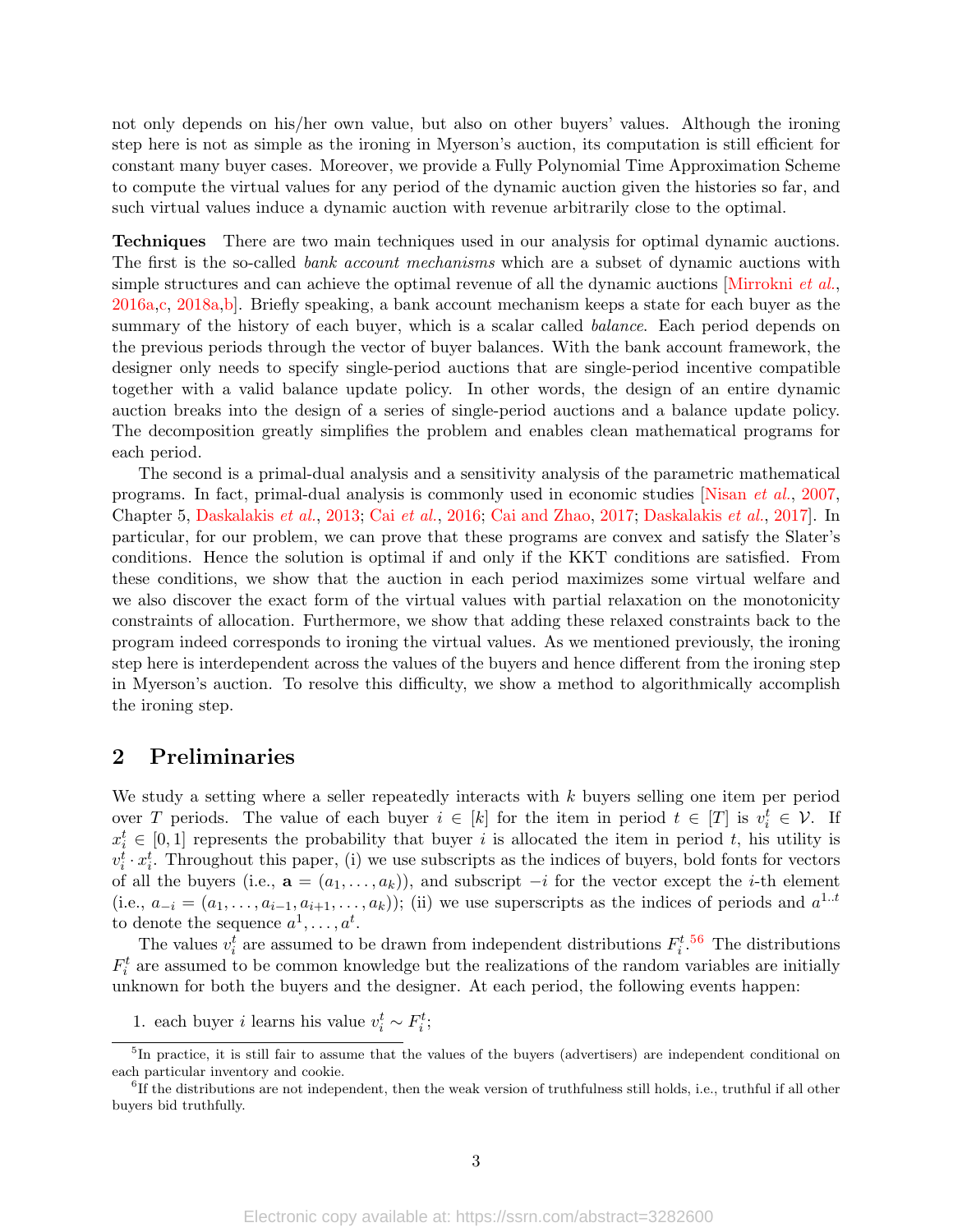- 2. each buyer *i* reports value  $\hat{v}_i^t$  to the designer;
- 3. the designer implements an outcome  $x^t \in [0,1]^k$  and charges the buyers  $p^t$ ;
- 4. each buyer accrues utility  $u_i^t = v_i^t \cdot x_i^t p_i^t$ .

A dynamic mechanism can then be described in terms of a pair of maps for each period, which associate the history of reports  $\hat{\mathbf{v}}^{1..t} = (\hat{\mathbf{v}}^1, \hat{\mathbf{v}}^2, \dots, \hat{\mathbf{v}}^t)$  to an outcome  $\mathbf{x}^t$  and payment  $\mathbf{p}^t$ :

Outcome:  $\boldsymbol{x}^t: \mathcal{V}^{kt} \to [0,1]^k$  Payment:  $\boldsymbol{p}^t: \mathcal{V}^{kt} \to \mathbb{R}^k$ .

Therefore we can define:  $u_i^t(v_i^t; \hat{\mathbf{v}}^{1..t}) = v_i^t \cdot x_i^t(\hat{\mathbf{v}}^{1..t}) - p_i^t(\hat{\mathbf{v}}^{1..t}).$ 

## 2.1 Dynamic Incentive Compatibility

A mechanism is incentive compatible if it provides incentives for buyers to reveal their true types in each iteration. Such conditions for dynamic mechanisms can be easily defined by backward induction: in the last period, regardless of the history so far and other buyers' reports, it should be incentive compatible for each buyer to report his true value. This corresponds to the usual notion of incentive compatibility in (static) mechanism design:

$$
v_i^T = \text{argmax}_{\hat{v}_i^T} u_i^T(v_i^T; \hat{\mathbf{v}}^{1..T})
$$

for all  $i, \hat{\mathbf{v}}^{1..T-1}, \hat{v}_{-i}^T, v_i^T$ . To simplify notations, from now on we will omit the 'for-all' quantification and assume all expressions are quantified as 'for-all' in its free variables. For the next-to-last-period, it should be incentive compatible for the buyer to report his true value given that he will report his true value in the following period:

$$
v_i^{T-1} = \operatorname{argmax}_{\hat{v}_i^{T-1}} u_i^{T-1} (v_i^{T-1}; \hat{\mathbf{v}}^{1..T-1}) + \mathbb{E}_{v_i^{T}}[u_i^{T}(v_i^{T}; \hat{\mathbf{v}}^{1..T-1}, v_i^{T}, \hat{v}_{-i}^{T})].
$$

Proceeding by backward induction, we require that:

<span id="page-3-0"></span>
$$
v_i^t = \arg\max_{\hat{v}_i^t} u_i^t(v_i^t; \hat{\mathbf{v}}^{1..t}) + U_i^t(\hat{v}_i^{1..t} | \hat{v}_{-i}^{1..T})
$$
(DIC)

where the second term is the *continuation utility*, i.e., the expected utility obtained from the subsequent periods of the mechanism assuming the buyer reports truthfully:

$$
U_i^t(\hat{v}_i^{1..t}|\hat{v}_{-i}^{1..T}) := \mathbb{E}_{v_i^{t+1..T}}\left[\textstyle\sum_{\tau=t+1}^T u_i^\tau(v_i^\tau;\hat{\pmb{v}}^{1..t},v_i^{t+1..\tau},\hat{v}_{-i}^{t+1..\tau})\right]
$$

A well-known fact in dynamic mechanism design is that [DIC](#page-3-0) implies that buyer i's expected overall utility  $U_i^0(\hat{v}_{-i}^{1..T})$  is maximized by reporting truthfully in each period.

#### 2.2 Ex-Post Individual Rationality

Another desirable constraint is ex-post individual rationality which says that a buyer should derive non-negative utility from the mechanism for every realization of the values:

<span id="page-3-1"></span>
$$
\sum_{t=1}^{T} u_i^t(v_i^t; \mathbf{v}^{1..t}) \ge 0
$$
 (eP-IR)

We focus on the problem of maximizing revenue subject to [DIC,](#page-3-0) [eP-IR,](#page-3-1) and feasibility constraints:

$$
\begin{aligned}\n\text{max} \quad &\text{Rev} = \mathbb{E}[\sum_{t=1}^{T} \sum_{i=1}^{k} p_i^t(\mathbf{v}^{1..t})] \\
\text{s.t.} \quad &(\text{DIC}), \text{ (eP-IR)}, \text{ and feasibility: } \sum_{i=1}^{k} x_i^t(\mathbf{v}^{1..t}) \le 1\n\end{aligned}
$$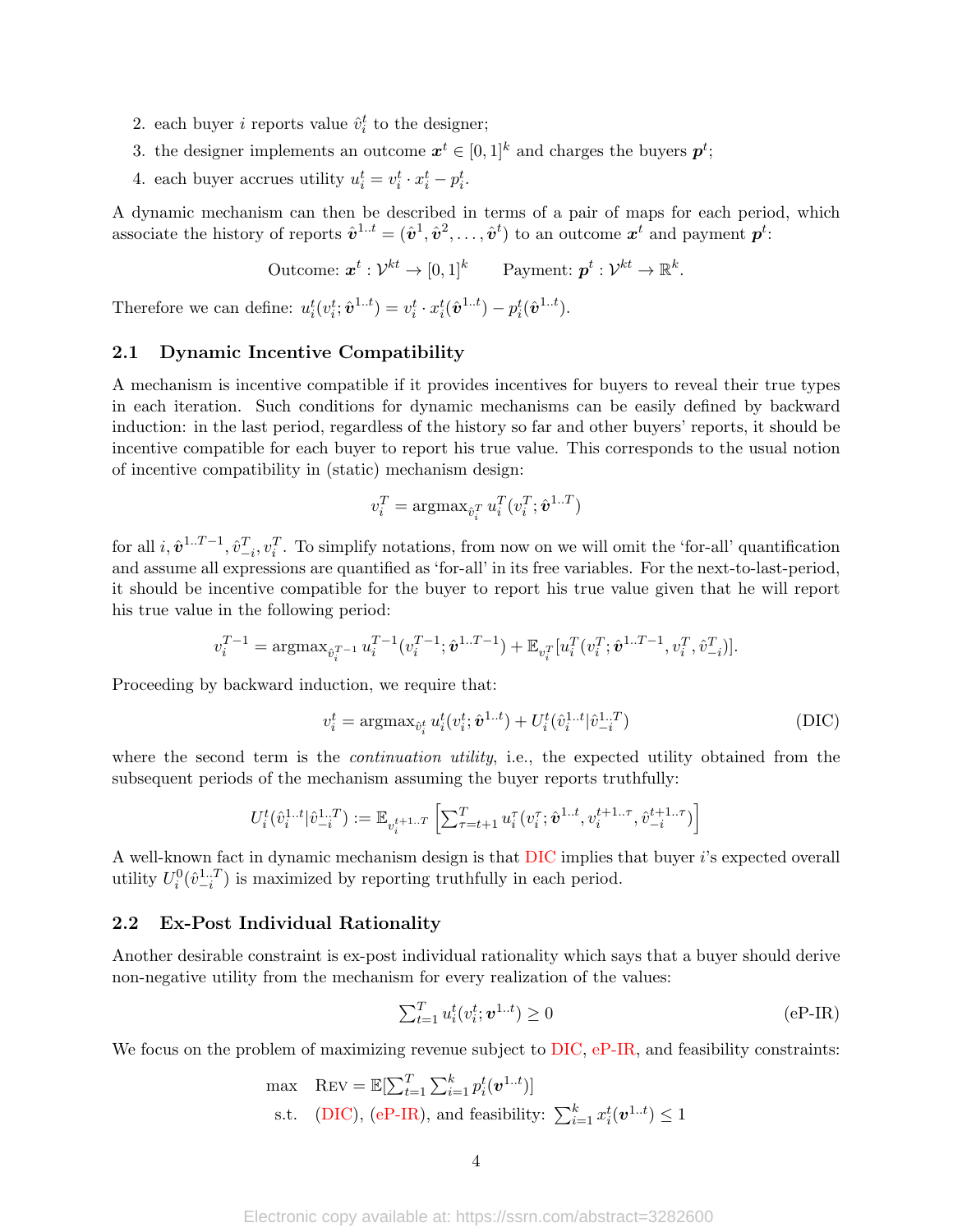#### <span id="page-4-4"></span>2.3 Bank Account Mechanisms

The space of mechanisms satisfying [DIC](#page-3-0) and [eP-IR](#page-3-1) is very broad and unstructured. We restrict our attention in this section to a subclass of dynamic mechanisms introduced by [Mirrokni](#page-15-8) et al. [\[2016a\]](#page-15-8) called bank account mechanisms. The mechanisms are simple, dynamic incentive compatible by design and have the following notable features:

Lemma 2.1 [\(Mirrokni](#page-15-12) et al. [\[2016b\]](#page-15-12)). Given any dynamic mechanism satisfying [DIC](#page-3-0) and [eP-IR,](#page-3-1) there exists a bank account mechanism with at least the same revenue and at least the same welfare.

In particular, for any given setting, there is a revenue-optimal mechanism in the form of a bank account mechanism.

Bank account mechanisms keep a state for each buyer, which is a scalar called balance. Each period depends on the previous periods through the vector of buyer balances. Another main feature is that in this framework, the designer needs to specify single-period auctions that are single-period incentive compatible together with a valid balance update policy. That is, once a valid balance update policy is in place, all the designer needs to worry about are single-period incentive compatibility constraints.

A bank account mechanism B is defined in terms of the following functions for each period:

● A static single-period auction  $x^{B,t}(v^t, b), p^{B,t}(v^t, b)$  parameterized by a balance vector  $b \in \mathbb{R}_+^k$ that is (single-period) *incentive-compatible* for each **, i.e.:** 

$$
v_i^t \cdot x_i^{B,t}(\boldsymbol{v}^t, \boldsymbol{b}) - p_i^{B,t}(\boldsymbol{v}^t, \boldsymbol{b}) \ge v_i^t \cdot x_i^{B,t}(\hat{v}_i^t, v_{-i}^t, \boldsymbol{b}) - p_i^{B,t}(\hat{v}_i^t, v_{-i}^t, \boldsymbol{b})
$$
(IC)

• Note that we do not require the mechanism to be (single-period) individually rational. We also require the utility of the buyer to be balance independent in expectation, i.e., that:

$$
\mathbb{E}_{v_i^t \sim F_i^t} \left[ v_i^t \cdot x_i^{B,t}(\boldsymbol{v}^t, \boldsymbol{b}) - p_i^{B,t}(\boldsymbol{v}^t, \boldsymbol{b}) \right] \text{ is a non-negative constant not depending on } \boldsymbol{b} \quad \text{(BI)}
$$

• A balance update policy  $\boldsymbol{b}^{B,t}(\boldsymbol{v}^t,\boldsymbol{b})$  which maps the previous balances and the reports to the current balances, satisfying the following balance update conditions:

<span id="page-4-2"></span><span id="page-4-1"></span><span id="page-4-0"></span>
$$
0 \leq b_i^{B,t}(\boldsymbol{v}^t, \boldsymbol{b}) \leq b^i + v_i^t \cdot x_i^{B,t}(\boldsymbol{v}^t, \boldsymbol{b}) - p_i^{B,t}(\boldsymbol{v}^t, \boldsymbol{b})
$$
(BU)

Given the balance update functions, we can define  $b^t: \mathcal{V}^t \to \mathbb{R}^k_+$  recursively as:

$$
\boldsymbol{b}^0 = \mathbf{0} \text{ and } \boldsymbol{b}^1(\boldsymbol{v}^1) = \boldsymbol{b}^{B,1}(\boldsymbol{v}^1, \mathbf{0}) \text{ and } \boldsymbol{b}^t(\boldsymbol{v}^{1..t}) = \boldsymbol{b}^{B,t}(\boldsymbol{v}^t, \boldsymbol{b}^{B,t-1}(\boldsymbol{v}^{1..t-1}))
$$

which allows us to define a dynamic mechanism in the standard sense as:

$$
\boldsymbol{x}^{t}(\boldsymbol{v}^{1..t})=\boldsymbol{x}^{B,t}(\boldsymbol{v}^{t},\boldsymbol{b}^{t-1}),\ \ \boldsymbol{p}^{t}(\boldsymbol{v}^{1..t})=\boldsymbol{p}^{B,t}(\boldsymbol{v}^{t},\boldsymbol{b}^{t-1}).
$$

In what follows we will abuse notations by dropping the superscript B and refer to  $x^t(v^{1..t})$ and  $x^t(v^t, b^{t-1})$  interchangeably. One important theorem from previous studies is that any bank account mechanism satisfies stronger notions of [DIC](#page-3-0) and [eP-IR.](#page-3-1)

<span id="page-4-3"></span>Lemma 2.2 [\(Mirrokni](#page-15-12) et al. [\[2016b\]](#page-15-12)). Any bank account mechanism satisfying [IC,](#page-4-0) [BI,](#page-4-1) and [BU](#page-4-2) is [DIC](#page-3-0) and [eP-IR.](#page-3-1)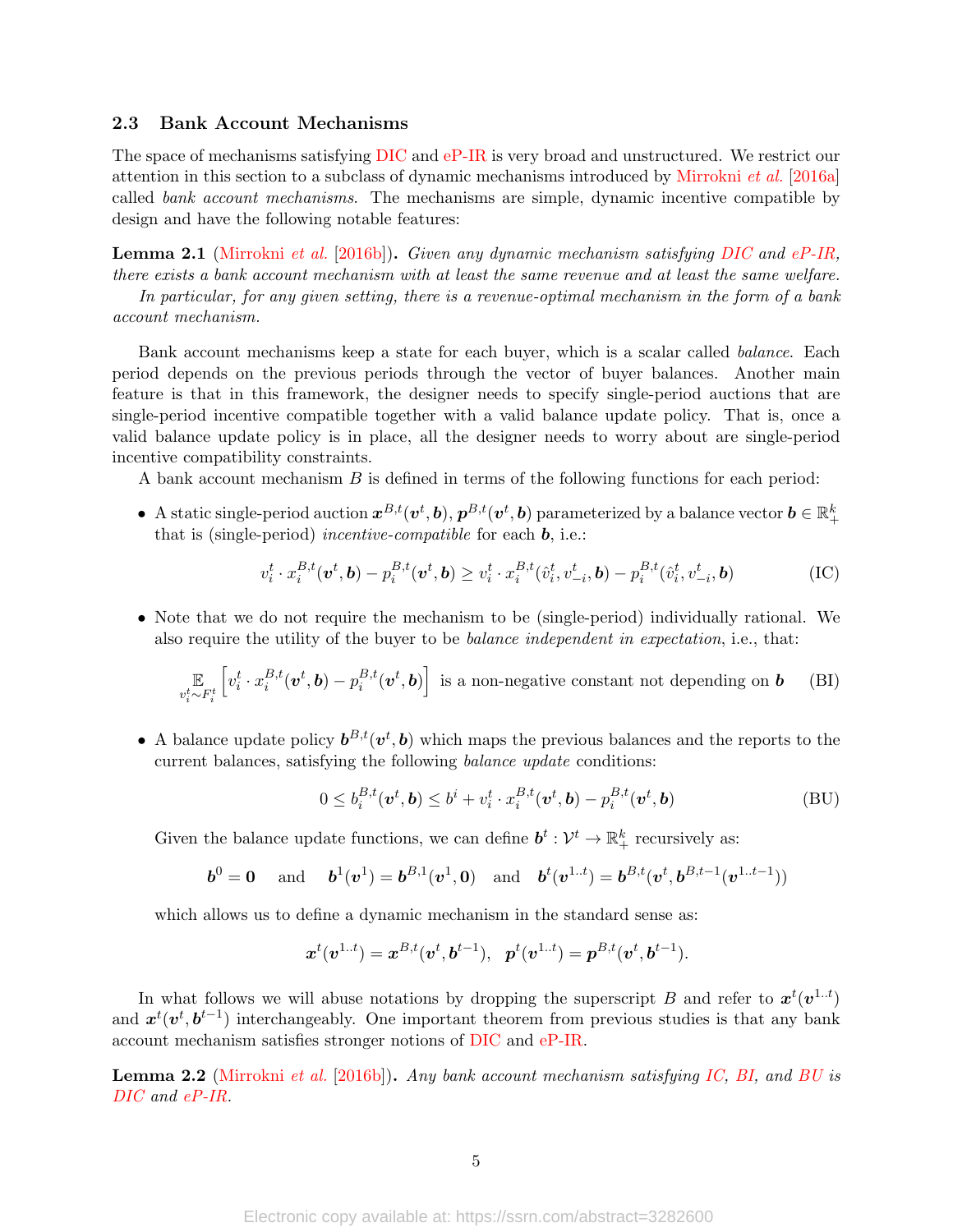# 3 The Structure of Optimal Bank Account Mechanisms

In this section, we show our first main result that identifies the underlying structure of the optimal bank account mechanism (hence also the optimal dynamic auctions). Interestingly, the dynamic auctions with the structure can be interpreted as an ironed virtual welfare maximizing auction, where the ironed virtual value is defined as follows.

<span id="page-5-0"></span>Definition 3.1 (Ironing). The ironing operation on the virtual value functions of all buyers transfers these virtual value functions into some other virtual value functions (called ironed virtual value functions) while preserving the following properties:

- Monotonicity: The allocation rule that maximizes the ironed virtual welfare is monotone, *i.e.*, for each buyer i, the allocation probability is weakly increasing in  $v_i$  for any fixed  $v_{-i}$ .
- Limited transfer: The expectation of virtual value conditional on each allocation equivalence class is unchanged. An allocation equivalence class of buyer i with any given  $v_{-i}$  is a maximal subset of his/her private values where the allocation probability to buyer i is a constant. Again, the allocation rule here is the one that maximizes the ironed virtual welfare.
- First order dominance: The ironed virtual value is first order dominated by the virtual value before ironing.

Informally, we have the following theorem:

<span id="page-5-2"></span>Theorem 3.2 (Informal). Any revenue optimal bank account mechanism is maximizing some virtual value (after ironing) for each period.

We will restate the formal version of this theorem after introducing all necessary notations [\(Theorem 3.8\)](#page-10-0). In particular, the specific form of the virtual value (before ironing) will be provided.

#### 3.1 Formalizing the subprogram for each period

We start with the subproblem of optimizing period  $t$  while all other periods are fixed. In particular, the problem can be formalized as a convex program.

**Lemma 3.3** (Convex program). For each period t, any valid balance  $\mathbf{b}^t$ , and fixed expected utility for period t, if mechanism is fixed for the remaining periods  $(t + 1 to T)$ , then the optimal auction for period t can be solved via a convex program.

To proof this statement smoothly, we show how to formalize the program step by step in the rest of this subsection rather than putting everything into a single proof environment. For the ease of presentation, we will hide the superscript  $<sup>t</sup>$  while focusing on a single period.</sup>

Let **b** be the bank account balance given at the beginning of this period and

<span id="page-5-1"></span>
$$
\xi_i(v_{-i}) := \mathbb{E}_{v_i}[v_i \cdot x(\boldsymbol{v}, \boldsymbol{b}) - p(\boldsymbol{v}, \boldsymbol{b})] \tag{1}
$$

be the expected utility of buyer i in this period. Note that by  $(BI)$ , it is independent of the bank account balance **b**, while it could be different for different bids from other buyers, i.e.,  $v_{-i}$ . In fact, the  $\xi$  are some parameters we will need to determine later based on the distribution of **b** induced by the auctions in each period.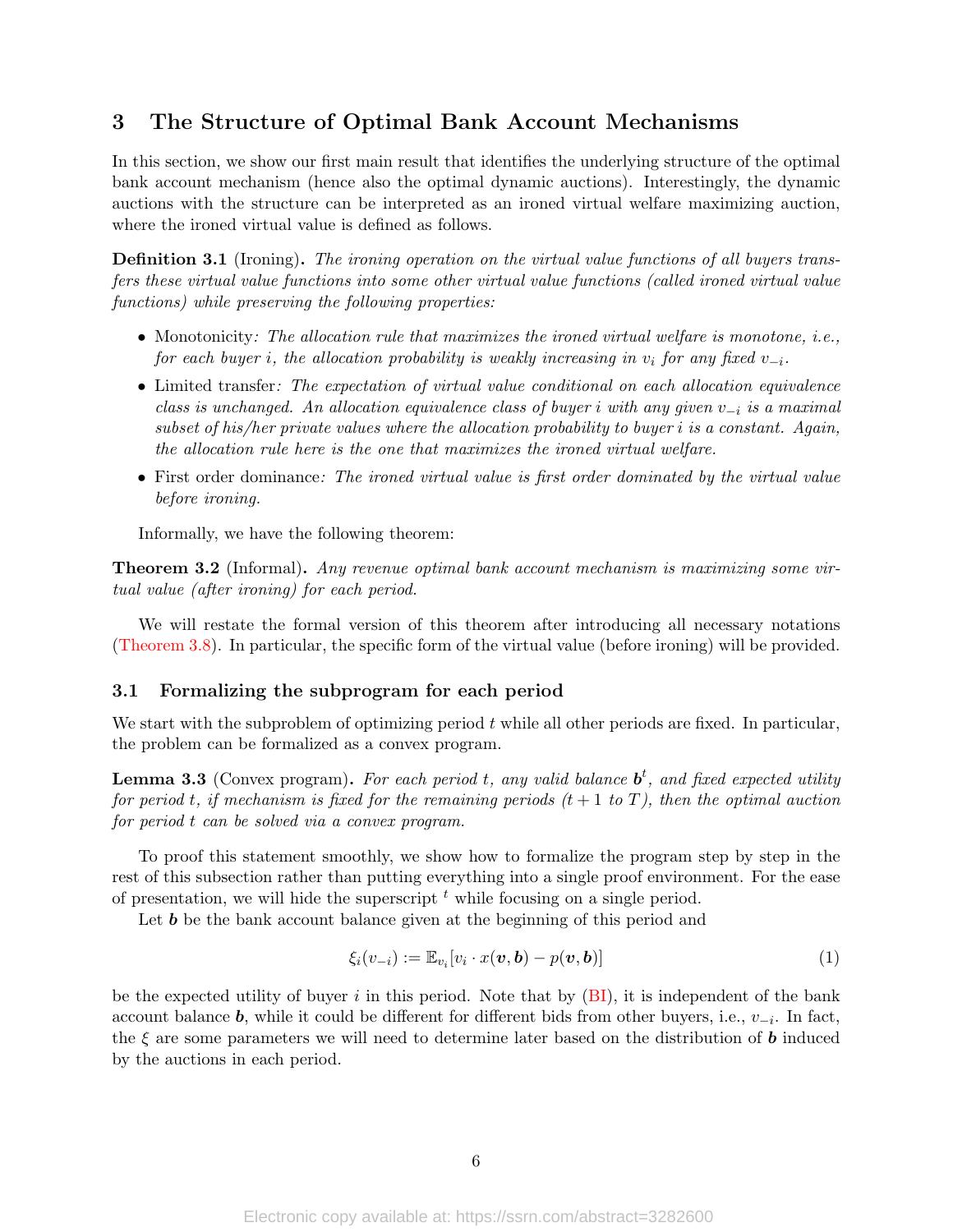<span id="page-6-2"></span>Objective The expected revenue acquired within this period can be computed by the expected social welfare minus the expected utility of all the buyers,

$$
\text{PERIODREV}(\boldsymbol{b}, \boldsymbol{\xi}) = \mathbb{E}_{\boldsymbol{v}} \left[ \sum_i (v_i \cdot x_i(\boldsymbol{v}, \boldsymbol{b}) - \xi_i(v_{-i})) \right].
$$

Besides the expected revenue from the current period, we also need to include the expected revenue for future periods in the objective. We then use  $g(b'|M)$  to denote the expected total revenue the seller can collect from all upcoming periods by following a given bank account mechanism M in these periods, where  $b'$  is the vector of the bank account balance at the end of the current period. In fact,  $\mathbf{b}' = \mathbf{b} + \Delta \mathbf{b}(\mathbf{v})$  is a function of buyers' bids v in this period, where  $\Delta \mathbf{b}(\mathbf{v})$  are the changes in the bank accounts.

Then the expected revenue since current period is,

$$
Rev(\boldsymbol{b}, \xi) = \mathbb{E}_{\boldsymbol{v}} \left[ \sum_{i} (v_i \cdot x_i(\boldsymbol{v}, \boldsymbol{b}) - \xi_i(v_{-i})) + g(\Delta \boldsymbol{b}(\boldsymbol{v}) + \boldsymbol{b}|M) \right]. \tag{2}
$$

Constraints Now we proceed to the constraints of the optimization. According to [Lemma 2.2,](#page-4-3) the mechanism must satisfy constraint  $(IC)$ ,  $(BI)$ , and  $(BU)$ . Note that  $(BI)$  is guaranteed by the definition of  $\xi_i(v_{-i})$ , we then formalize constraint [\(IC\)](#page-4-0) and [\(BU\)](#page-4-2).

For [\(IC\)](#page-4-0), as we won't introduce the payment variables, it is enough to require the monotonicity for the allocation rules only, i.e.,

<span id="page-6-1"></span><span id="page-6-0"></span>
$$
(IC) \iff x_i(\mathbf{v}, \mathbf{b}) \text{ is monotone in } v_i \text{ for fixed } v_{-i}. \tag{3}
$$

Since by the Envelope theorem [\[Rochet,](#page-15-13) [1985\]](#page-15-13),

$$
\frac{\partial (v_i \cdot x_i(\boldsymbol{v}, \boldsymbol{b}) - p_i(\boldsymbol{v}, \boldsymbol{b}))}{\partial v_i} = x_i(\boldsymbol{v}, \boldsymbol{b}) \implies u_i(\boldsymbol{v}, \boldsymbol{b}) = u_i(0, v_{-i}, \boldsymbol{b}) + \int_0^{v_i} x_i(s, v_{-i}, \boldsymbol{b}) ds.
$$

In other words, letting  $p'_i(\boldsymbol{v},\boldsymbol{b}) := p_i(\boldsymbol{v},\boldsymbol{b}) - p_i(0,v_{-i},\boldsymbol{b})$  and  $u'_i(\boldsymbol{v},\boldsymbol{b}) := v_i \cdot x_i(\boldsymbol{v},\boldsymbol{b}) - p'_i(\boldsymbol{v},\boldsymbol{b})$ , we conclude that the utility of buyer  $i$  in this period is fully determined by the allocation function  $x_i(\cdot, \mathbf{b})$  and the minimum payment  $p_i(0, v_{-i}, \mathbf{b})$ :

$$
u'_{i}(\boldsymbol{v},\boldsymbol{b})=u_{i}(\boldsymbol{v},\boldsymbol{b})+p_{i}(0,v_{-i},\boldsymbol{b})=u_{i}(\boldsymbol{v},\boldsymbol{b})-u_{i}(0,v_{-i},\boldsymbol{b})+0\cdot x_{i}(0,v_{-i},\boldsymbol{b})=\int_{0}^{v_{i}}x_{i}(s,v_{-i},\boldsymbol{b})ds.
$$

Recall that for  $(BU)$ , we require (i) the increase of balance cannot be more than the utility obtained in the current period and (ii) the updated balance must be nonnegative. Note that by the definition of  $\xi_i(v_{-i})$  [\(1\)](#page-5-1):

$$
\mathbb{E}_{v_i}[u'_i(\boldsymbol{v},\boldsymbol{b})-p_i(0,v_{-i},\boldsymbol{b})]=\mathbb{E}_{v_i}[u_i(\boldsymbol{v},\boldsymbol{b})]=\xi_i(v_{-i}) \quad \Longleftrightarrow \quad p_i(0,v_{-i},\boldsymbol{b})=\mathbb{E}_{v_i}[u'_i(\boldsymbol{v},\boldsymbol{b})]-\xi_i(v_{-i}).
$$

Hence on one hand, for (i) and (ii), we can rewrite it as follows:

$$
0 \leq b_i + \Delta b_i(\boldsymbol{v}) \leq b_i + u_i(\boldsymbol{v}, \boldsymbol{b})
$$
  

$$
\iff -b_i \leq \Delta b_i(\boldsymbol{v}) \leq u_i(\boldsymbol{v}, \boldsymbol{b}) = u'_i(\boldsymbol{v}, \boldsymbol{b}) - p_i(0, v_{-i}, \boldsymbol{b}) = u'_i(\boldsymbol{v}, \boldsymbol{b}) - \mathbb{E}_{v_i}[u'_i(\boldsymbol{v}, \boldsymbol{b})] + \xi_i(v_{-i}).
$$

On the other hand, to ensure the set of the possible balance increment  $\Delta b_i(v)$  satisfying (i) and (ii) is not empty, we need  $b_i + u_i(v, b) \ge 0$ . Note that  $b_i$  is given and  $u_i(v, b)$  reaches the minimum when  $v_i = 0$ , it is equivalent to:

$$
b_i + u_i(0, v_{-i}, \mathbf{b}) = b_i - p_i(0, v_{-i}, \mathbf{b}) \ge 0 \quad \Longleftrightarrow \quad \mathbb{E}_{v_i}[u'_i(\mathbf{v}, \mathbf{b})] \le b_i + \xi_i(v_{-i}).
$$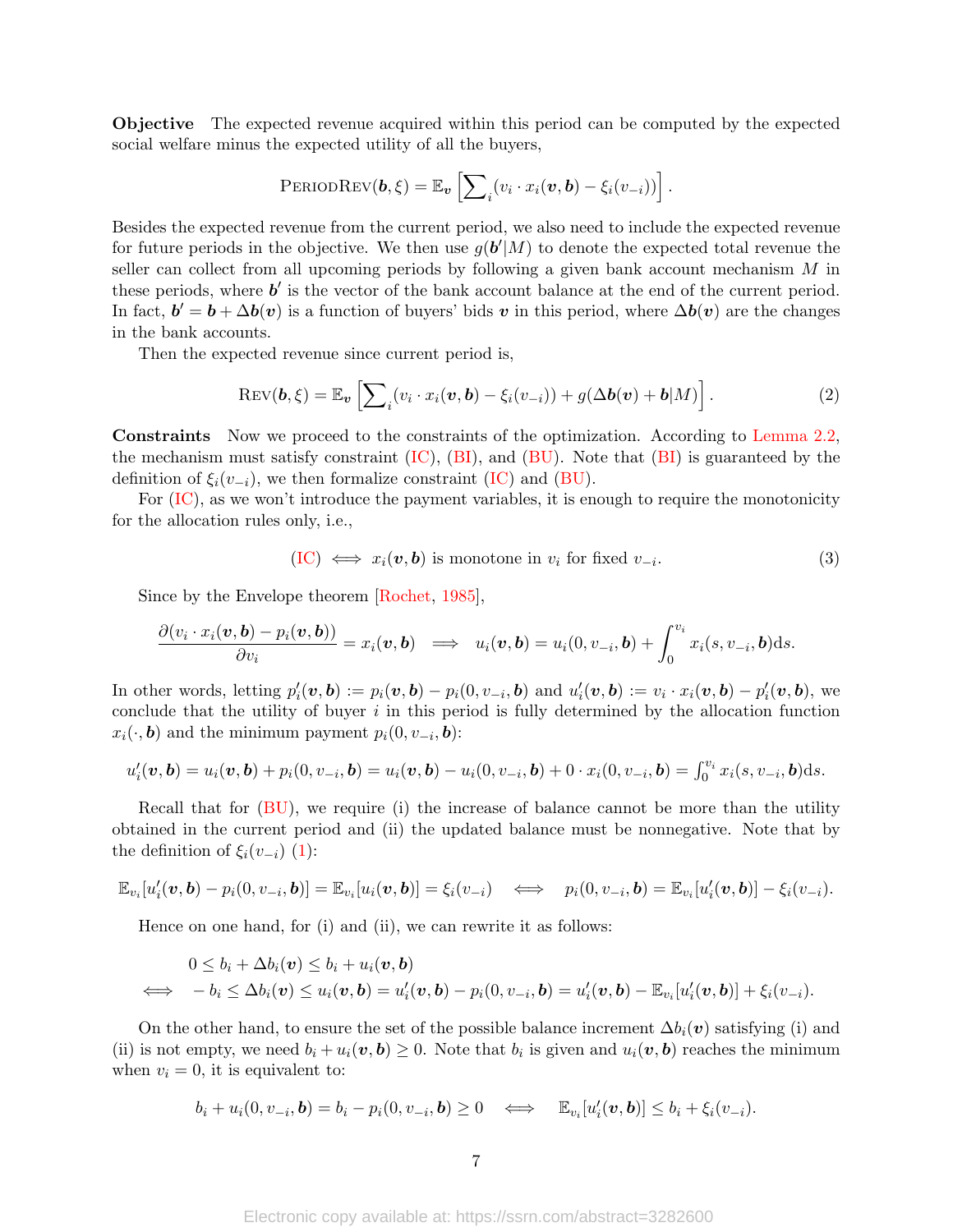In summary,

(BU) 
$$
\iff
$$
 
$$
\begin{cases} -b_i \leq \Delta b_i(\mathbf{v}) \leq u'_i(\mathbf{v}, \mathbf{b}) - \mathbb{E}_{v_i}[u'_i(\mathbf{v}, \mathbf{b})] + \xi_i(v_{-i}) \\ \mathbb{E}_{v_i}[u'_i(\mathbf{v}, \mathbf{b})] \leq b_i + \xi_i(v_{-i}) \end{cases}
$$
 (4)

Finally, we also need the feasibility constraint of the allocation rule, that is, the total allocation of each item cannot be more than 1:

<span id="page-7-3"></span><span id="page-7-1"></span><span id="page-7-0"></span>
$$
\sum_{i} x_i(\boldsymbol{v}, \boldsymbol{b}) \le 1. \tag{5}
$$

Therefore, combining the objective  $(2)$  and the constraints  $(3)$ ,  $(4)$ , and  $(5)$ , for given b and g, the optimization program for current period can be written as:

max 
$$
\text{Rev}(\boldsymbol{b}, \boldsymbol{\xi}) = \mathbb{E}_{\boldsymbol{v}} \left[ \sum_{i} (v_i \cdot x_i(\boldsymbol{v}) - \xi_i(v_{-i})) + g(\Delta \boldsymbol{b}(\boldsymbol{v}) + \boldsymbol{b}|M) \right]
$$
 (6)  
subj.t.  $x_i(\boldsymbol{v})$  is monotone in  $v_i$  for any fixed  $v_{-i}$ 

$$
\mathbb{E}_{v_i}[u'_i(\boldsymbol{v})] \leq b_i + \xi_i(v_{-i}), \ \forall i, v_{-i} \n-b_i \leq \Delta b_i(\boldsymbol{v}) \leq u'_i(\boldsymbol{v}) - \mathbb{E}[u'_i(\boldsymbol{v})] + \xi_i(v_{-i}), \ \forall i, \boldsymbol{v} \n\sum_{i \in [n]} x_i(\boldsymbol{v}) \leq 1, \ \forall \boldsymbol{v} \n x_i(\boldsymbol{v}) \geq 0, \Delta b_i(\boldsymbol{v}) \geq 0, \ \forall i, \boldsymbol{v}
$$

where we hide the **b** in the input to  $x_i(v, b)$  and  $u'_i(v, b)$  to emphasize that **b** is extraneous.

Simplification We then simplify the optimization program for optimal bank account mechanisms. One key observation is that with any fixed  $\xi$  (for all periods), the optimization with any finite horizon can be solved via backward induction.

In the program for the last period T, the expected revenue for the future,  $g^T$ , is always zero. For any parameter  **of the last period, the optimal value of the program defines a function with** respect to the balance vector  $\boldsymbol{b}$ , which, in fact, is the expected revenue for the last period where the mechanism in the last period  $M^*$  is optimal (for given **b** and  $\xi$ ).

In other words, the optimal solution of the program for period T defines the function  $g^{T-1}(\boldsymbol{b}|M_T^*),$ where the mechanism for period  $T$  is fixed to be optimal. Similarly, the optimal mechanism for each period  $M_t^*$  and the corresponding  $g^t(\mathbf{b}|M_{t+1..T}^*)$  functions in the program for each period can be determined by backward induction. From now on, by omitting the mechanism being conditional on in  $g^t$ , we mean the  $g^t$  function is conditional on the optimal  $M^*_{t+1..T}$ , i.e.,

$$
g^t(\textbf{b}):=g^t(\textbf{b}|M^*_{t+1..T})=\max_M g^t(\textbf{b}|M).
$$

Note that the maximum always exists because the domain of the mechanisms is compact and the revenue is a continuous function of the mechanism.

## <span id="page-7-2"></span>**Lemma 3.4.**  $g^t(\mathbf{b})$  is weakly increasing.

We place the proof of [Lemma 3.4](#page-7-2) in [Section A.1.](#page-16-0) Hence we can eliminate variable  $\Delta b(v)$  from the original program  $(6)$ : Since  $g^t(\boldsymbol{b})$  is weakly increasing, it is without loss of generality to enforce

$$
\Delta b_i(\boldsymbol{v}) = u_i'(\boldsymbol{v}) - \mathbb{E}_{v_i}[u_i'(\boldsymbol{v})] + \xi_i(v_{-i}), \ \forall i, \boldsymbol{v}.
$$

Meanwhile, by the following Myerson's lemma, we can further rewrite  $\mathbb{E}_{v_i}[u'_i(\boldsymbol{v})]$ .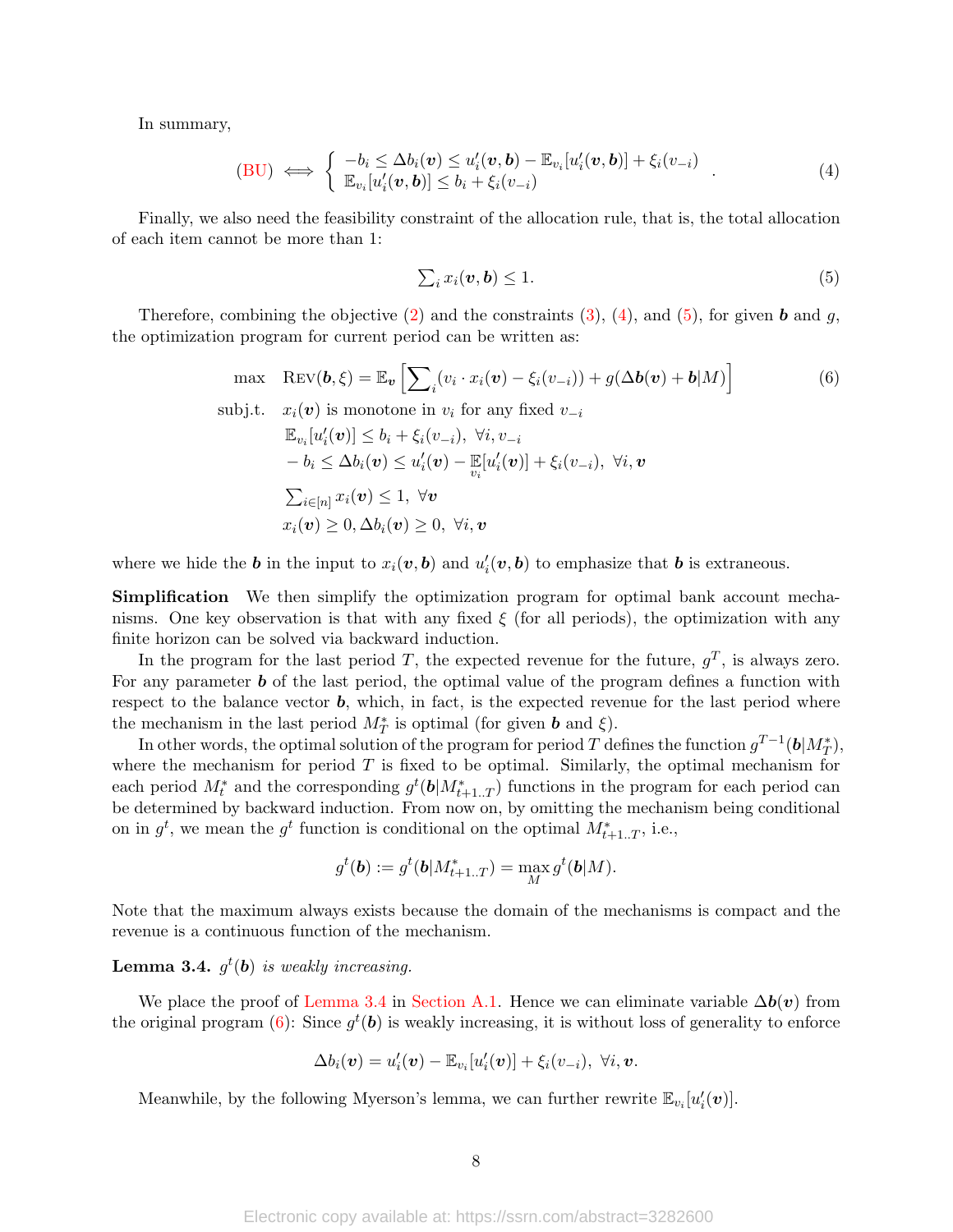<span id="page-8-6"></span>Lemma 3.5 [\(Myerson](#page-15-6) [\[1981\]](#page-15-6)). For any incentive compatible single item auction, the expected payment of buyer i equals to the expected (Myerson's) virtual welfare contribution of buyer i:

<span id="page-8-4"></span><span id="page-8-3"></span>
$$
\forall i, v_{-i}, \ \mathbb{E}_{v_i}[p_i(\boldsymbol{v})] = \mathbb{E}_{v_i}[(v_i - \vartheta_i(\boldsymbol{v})) \cdot x_i(\boldsymbol{v})],
$$

where  $\vartheta_i(\boldsymbol{v}) = v_i \cdot (1 - F_i(v_i)) / f_i(v_i)$  is the value divided by the hazard rate.<sup>[7](#page-8-0)</sup>

Therefore,[8](#page-8-1)

$$
\mathbb{E}_{v_i}[u_i'(\boldsymbol{v})] = \mathbb{E}_{v_i}[v_i \cdot x_i(\boldsymbol{v}) - p_i'(\boldsymbol{v})] = \mathbb{E}_{v_i}[v_i \cdot x_i(\boldsymbol{v}) - (v_i - \vartheta_i(\boldsymbol{v})) \cdot x_i(\boldsymbol{v})] = \mathbb{E}_{v_i}[\vartheta_i(\boldsymbol{v}) \cdot x_i(\boldsymbol{v})]. \quad (7)
$$

Thus, program [\(6\)](#page-7-3) can be simplified as follows, where  $\Delta b_i(v)$ ,  $u'_i(v)$ , and  $\bar{u}'_i(v_{-i})$  are notations, not variables.

max 
$$
\text{Rev}(\boldsymbol{b}, \xi) = \mathbb{E}_{\boldsymbol{v}} \left[ \sum_{i} (v_i \cdot x_i(\boldsymbol{v}) - \xi_i(v_{-i})) + g(\Delta \boldsymbol{b}(\boldsymbol{v}) + \boldsymbol{b}) \right]
$$
 (8)  
\nsubj.t.  $x_i(\boldsymbol{v})$  is monotone in  $v_i$  for fixed  $v_{-i}$   
\n $\bar{u}'_i(v_{-i}) := \mathbb{E}_{v_i}[u'_i(\boldsymbol{v})] = \mathbb{E}_{v_i}[\vartheta_i(\boldsymbol{v})x_i(\boldsymbol{v})] \le b_i + \xi_i(v_{-i}), \ \forall i, v_{-i}$   
\n $\Delta b_i(\boldsymbol{v}) = u'_i(\boldsymbol{v}) - \bar{u}'_i(v_{-i}) + \xi_i(v_{-i}), \ \forall i, \boldsymbol{v}$ 

$$
\sum_{i \in [n]} x_i(\boldsymbol{v}) \le 1, \ \forall \boldsymbol{v}
$$

$$
x_i(\boldsymbol{v}) \ge 0, \ \forall i, \boldsymbol{v}
$$

Convexity We remains to show that the program is convex. In fact, we have the following lemma.

## <span id="page-8-2"></span>**Lemma 3.6.**  $g^t(b)$  is and concave.

We place the proof of [Lemma 3.6](#page-8-2) in [Section A.1.](#page-16-0) Since  $g^t(\boldsymbol{b})$  is concave, the objective function [\(8\)](#page-8-3) is also concave. Meanwhile, all the constraints are linear, so the program is a convex program (note that a standard convex program is minimizing a convex objective function or maximizing a concave objective function).

## 3.2 Duality, virtual values, and ironing

We first consider the optimal solution to the program with the monotonicity constraint [\(3\)](#page-6-1) on  $x(v)$ relaxed. Later in [Appendix B,](#page-18-0) we generalize the analysis to the original program. Although the optimal solution to the relaxed program is not a feasible solution, the analysis does capture the most interesting insight to this problem and provides the explicit form of the virtual values (before ironing). In fact, we show in [Appendix B,](#page-18-0) that adding the monotonicity constraint [\(3\)](#page-6-1) back to the program corresponds to applying the ironing operation on the virtual values.

For the following relaxed program, let  $\lambda_i(v_{-i})$  be the Lagrange multiplier of the constraint  $\mathbb{E}_{v_i}[\vartheta_i(\boldsymbol{v})x_i(\boldsymbol{v})] \leq b_i + \xi_i(v_{-i})$  and  $\mu(\boldsymbol{v})$  be the Lagrange multiplier of the feasibility constraint [\(5\)](#page-7-1).

$$
\begin{array}{ll}\n\text{max} & \text{Rev}(\boldsymbol{b}, \boldsymbol{\xi}) = \mathbb{E}_{\boldsymbol{v}} \left[ \sum_{i} (v_i \cdot x_i(\boldsymbol{v}) - \xi_i(v_{-i})) + g(\Delta \boldsymbol{b}(\boldsymbol{v}) + \boldsymbol{b}) \right] & \text{Lagrange multipliers} \\
\text{subj.t.} & \bar{u}'_i(v_{-i}) := \mathbb{E}_{v_i} [u'_i(\boldsymbol{v})] = \mathbb{E}_{v_i} [\vartheta_i(\boldsymbol{v}) x_i(\boldsymbol{v})] \le b_i + \xi_i(v_{-i}), \ \forall v_{-i} & \lambda_i(v_{-i}) \\
\Delta b_i(\boldsymbol{v}) = u'_i(\boldsymbol{v}) - \bar{u}'_i(v_{-i}) + \xi_i(v_{-i}), \ \forall i, \boldsymbol{v}\n\end{array}
$$

<span id="page-8-5"></span>
$$
\sum_{i \in [n]} x_i(\boldsymbol{v}) \le 1, \ \forall \boldsymbol{v} \qquad \qquad \mu(\boldsymbol{v})
$$
\n
$$
x_i(\boldsymbol{v}) \ge 0, \ \forall i, \boldsymbol{v} \qquad \qquad \mu(\boldsymbol{v})
$$

<span id="page-8-0"></span> ${}^{7}F_i$  must be absolutely integrable.

<span id="page-8-1"></span> ${}^8\vartheta_i(\boldsymbol{v})$  is called *virtual value for utility* and equation [\(7\)](#page-8-4) is from [\[Hartline and Roughgarden,](#page-14-15) [2008,](#page-14-15) Lemma 2.6].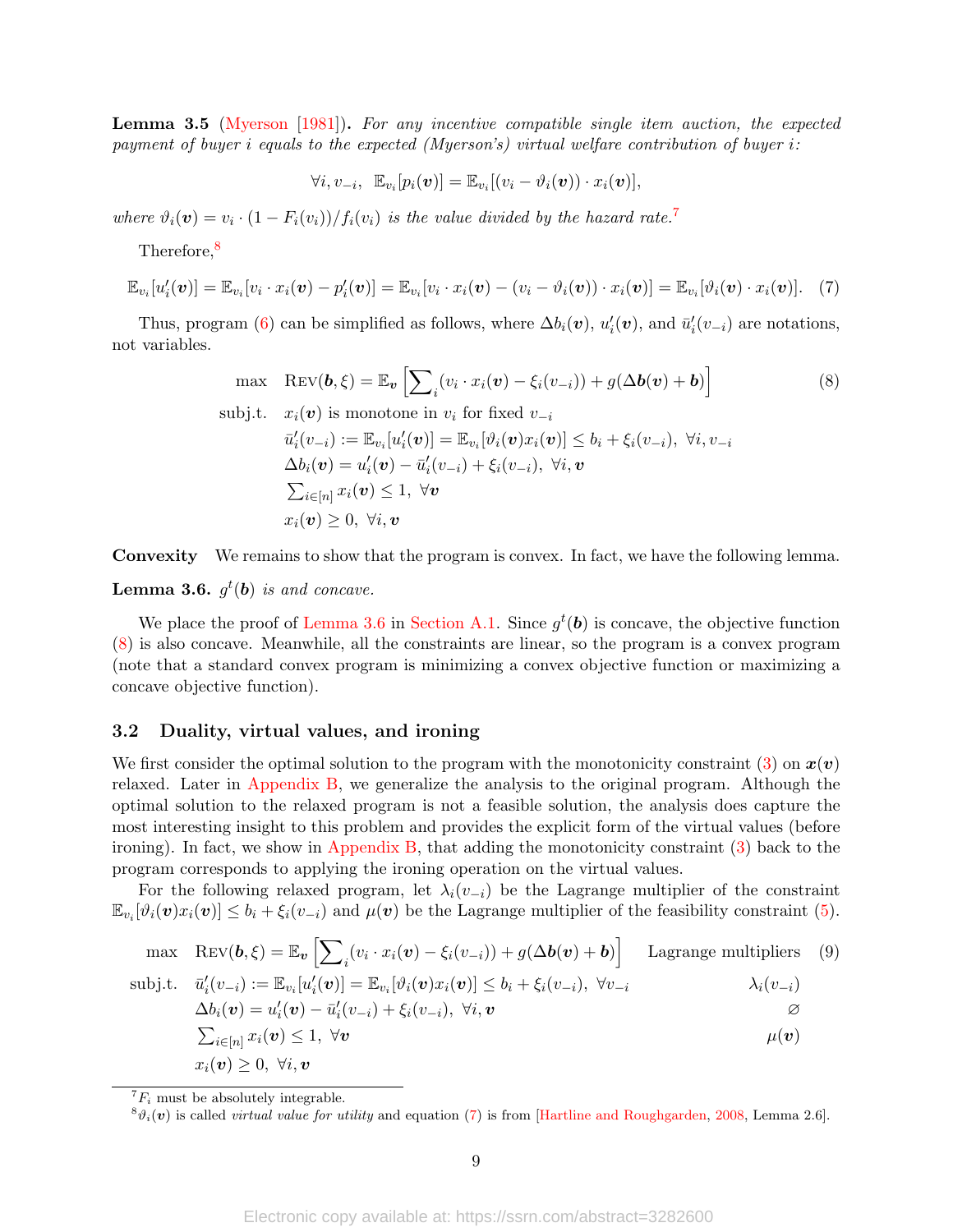<span id="page-9-3"></span>Then the Lagrange  $L := L(\boldsymbol{x}(\boldsymbol{v}), \lambda_i(v_{-i}), \mu(\boldsymbol{v}))$  is

$$
L = \mathbb{E}_{\boldsymbol{v}}\left[\sum_i (v_i \cdot x_i(\boldsymbol{v}) - \xi_i(v_{-i})) + g(\Delta \boldsymbol{b}(\boldsymbol{v}) + \boldsymbol{b})\right] - \sum_{i,v_{-i}} \lambda_i(v_{-i}) \left(\mathbb{E}_{v_i}[\vartheta_i(\boldsymbol{v})x_i(\boldsymbol{v})] - b_i - \xi_i(v_{-i})\right) - \sum_{\boldsymbol{v}} \mu(\boldsymbol{v}) \left(\sum_i x_i(\boldsymbol{v}) - 1\right).
$$

Note that all constraints in program [\(9\)](#page-8-5) are linear, therefore the Slater's condition is satisfied and the KKT conditions [\[Boyd and Vandenberghe,](#page-14-16) [2004,](#page-14-16) Chapter 5] are necessary and sufficient for any optimal solution to [\(9\)](#page-8-5). In particular, the explicit form of the virtual values can be derived from the KKT conditions.

Let  $g_i$  denote the partial derivative of g with respect to the *i*-th dimension, i.e.,  $g_i(\mathbf{b}) =$  $\partial g(\mathbf{b})/\partial b_i$ . Let  $\alpha$  and  $\beta$  be defined as follows,

$$
\alpha_i(\boldsymbol{v}) := 1 + g_i(\Delta \boldsymbol{b}(\boldsymbol{v}) + \boldsymbol{b}) \qquad \beta_i(v_{-i}) := \frac{\lambda_i(v_{-i})}{f(v_{-i})} + \mathbb{E}_{v_i}[g_i(\Delta \boldsymbol{b}(\boldsymbol{v}) + \boldsymbol{b})].
$$

<span id="page-9-2"></span>Lemma 3.7 (Virtual welfare maximizer). Any optimal solution to [\(9\)](#page-8-5) must maximize the expected virtual welfare, where the virtual value function  $\phi_i(\mathbf{v})$  is given as follows:

$$
\phi_i(\boldsymbol{v}) = \alpha_i(\boldsymbol{v}) \cdot v_i - \beta_i(v_{-i}) \cdot \vartheta_i(\boldsymbol{v}).
$$

We place the detailed proof of this lemma in [Section A.2.](#page-16-1)

Ironing As we mentioned at the beginning of this subsection, the optimal solution to the original program [\(8\)](#page-8-3) must maximize the expected ironed virtual welfare defined according to the ironed virtual values  $\tilde{\phi}_i(v)$ . Moreover, the ironed virtual value  $\tilde{\phi}_i(v)$  is the transformation of  $\phi_i(v)$  according to the ironing rules [\(Definition 3.1\)](#page-5-0). We omit the details of the analysis here and incorporate the conclusion in the formal version of our first main theorem [\(Theorem 3.8\)](#page-10-0). We refer the readers to [Appendix B](#page-18-0) for the complete proof.

#### 3.3 Sensitivity analysis and the optimality across the periods

So far we have determined the optimal auction for each period when the expected buyer utilities of each period  $\xi$  are fixed. Now we show how to optimize the remaining parameters  $\xi$  through sensitivity analysis. Let  $R(\xi)$  denote the optimal revenue when the auctions in each period are optimal for the given  $\xi$ . Then we show how to determine the partial derivatives of  $R(\xi)$  via sensitivity analysis and hence enable the gradient descent algorithm to find the optimal  $\xi^*$ . In particular,  $R(\xi)$  is a concave function.<sup>[9](#page-9-0)</sup>

The standard sensitivity analysis [\[Boyd and Vandenberghe,](#page-14-16) [2004,](#page-14-16) Chapter 5.6] indicates how much the optimal objective value of a program will change if some constraints become slightly looser or tighter. Such quantities usually have important physical meanings in economic setups. For example, consider  $g^t(\mathbf{b}) = \max \text{Rev}^t(\mathbf{b}, \xi)$  (we brought back the superscript  $^t$  to distinguish the variables for different periods). By sensitivity analysis,  $^{10}$  $^{10}$  $^{10}$  we have:

$$
g_i^t(\boldsymbol{b}) = \mathbb{E}_{\boldsymbol{v}^t}[g_i^{t+1}(\Delta \boldsymbol{b}(\boldsymbol{v}) + \boldsymbol{b})] + \sum_{v_{-i}^t} \lambda_i^t(v_{-i}^t).
$$

Then  $g_i^t(\boldsymbol{b})$ , by definition, is the marginal contribution of the balance of buyer i in period t to the expected revenue since the t-th period. Similarly,  $\mathbb{E}_{v^t}[g_i^{t+1}(\Delta b(v)+b)]$  is the marginal contribution

<span id="page-9-0"></span><sup>&</sup>lt;sup>9</sup>Since by simply taking any convex combination of different  $\xi$  and  $\xi'$ , the revenue obtained is also the convex combination of the revenue resulted by  $\xi$  and  $\xi'$ .

<span id="page-9-1"></span><sup>&</sup>lt;sup>10</sup>If  $g^t$  is not differentiable at **b**, the right-hand-side is a subgradient of  $g^t$ .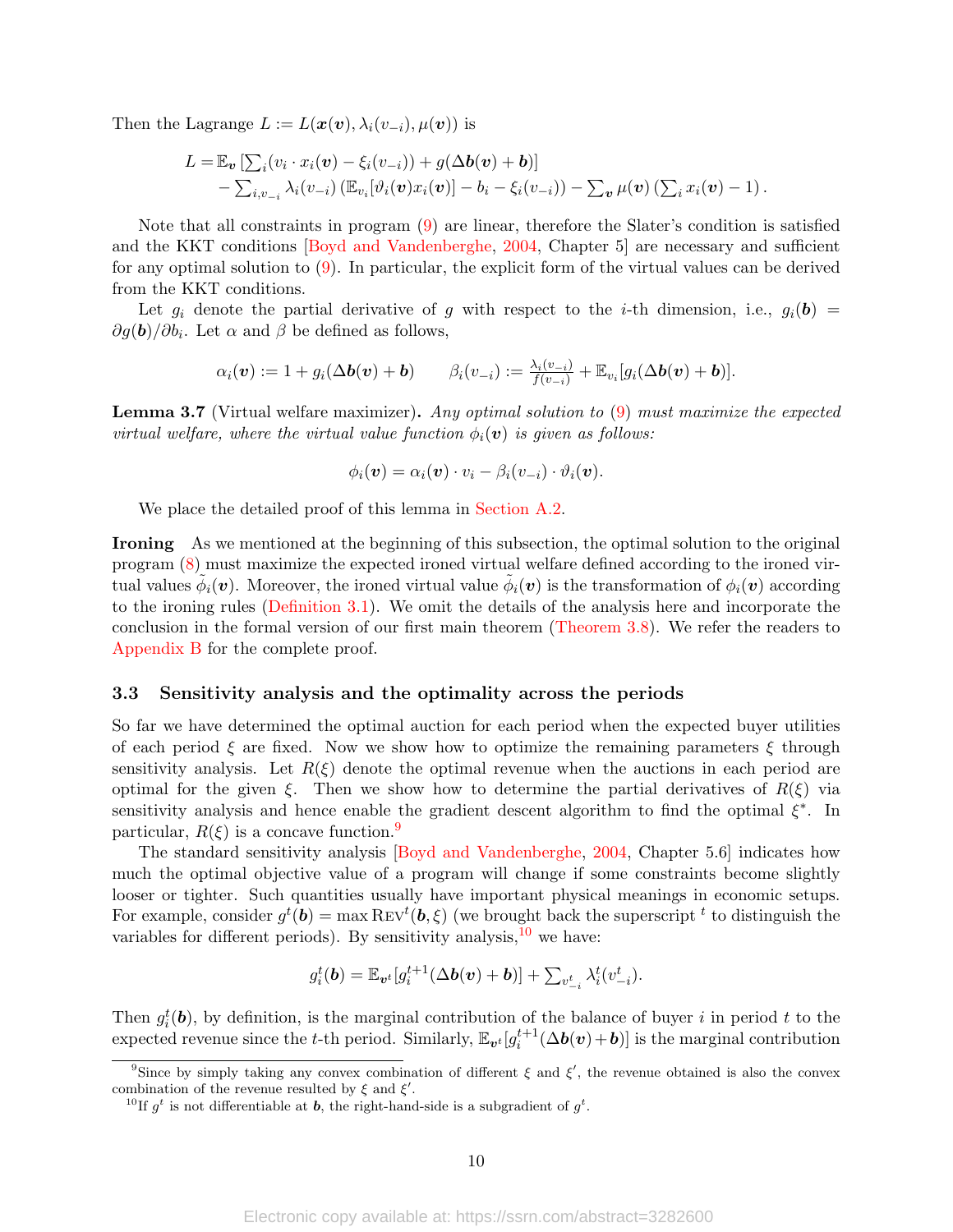of  $b_i$  to the expected revenue since the  $(t+1)$ -th period. Hence their difference,  $\sum_{v_{-i}^t} \lambda_i^t (v_{-i}^t)$ , is the marginal contribution of  $b_i$  to the expected revenue of the t-th period. In particular,  $\lambda_i^t(v_{-i}^t)$  is the marginal contribution if the values of other buyers are  $v_{-i}^t$ .

Moreover, we can conclude the concrete form of the partial derivatives of  $R(\xi)$  by sensitivity analysis:

$$
\frac{\partial g^t(\mathbf{b})}{\partial \xi_i^t(v_{-i}^t)} = -f^t(v_{-i}^t) + f^t(v_{-i}^t) \cdot \mathbb{E}_{v_i^t}[g_i^{t+1}(\Delta \mathbf{b}(v) + \mathbf{b})] + \lambda_i^t(v_{-i}^t) = (\beta_i^t(v_{-i}^t) - 1)f^t(v_{-i}^t)
$$
\n
$$
\implies \frac{\partial R(\xi)}{\partial \xi_i^t(v_{-i}^t)} = \frac{\partial \mathbb{E}_{\mathbf{b}}[g^t(\mathbf{b})]}{\partial \xi_i^t(v_{-i}^t)} = (\mathbb{E}_{\mathbf{b}}\left[\beta_i^t(v_{-i}^t)\right] - 1)f^t(v_{-i}^t),
$$

where the expectation taken over  $\boldsymbol{b}$  is computed by simulating the auctions in previous periods. In particular,  $\xi$  is selected optimally, if and only if:

$$
\mathbb{E}_{\boldsymbol{b}}\left[\beta_i^t(v_{-i}^t)\right] = 1 \quad \text{or} \quad \xi^t(v_{-i}^t) = 0, \ \mathbb{E}_{\boldsymbol{b}}\left[\beta_i^t(v_{-i}^t)\right] \le 1.
$$

#### 3.4 Summary

As a summary, we formally restate [Theorem 3.2.](#page-5-2)

<span id="page-10-0"></span>Theorem 3.8 (Formal). A bank account mechanism is optimal if and only if all the following conditions are satisfied:

- it satisfies all the basic constraints,  $(IC)$ ,  $(BI)$ ,  $(BU)$  and the feasibility constraint  $(5)$ ;
- its allocation rule maximizes the ironed virtual welfare, where the virtual value (before ironing)  $\phi(\mathbf{v})$  has the following form:

$$
\phi(\boldsymbol{v}) = \alpha_i(\boldsymbol{v})v_i - \beta_i(v_{-i})\vartheta_i(\boldsymbol{v}),
$$

which can be seen as the combination of the Myerson's virtual value and the private value;

• finally, the expected utility of each period  $\xi$  is selected optimally, i.e.,

$$
\mathbb{E}_{\pmb{b}}\left[\beta_i^t(v_{-i}^t)\right] = 1 \quad or \quad \xi^t(v_{-i}^t) = 0, \quad \mathbb{E}_{\pmb{b}}\left[\beta_i^t(v_{-i}^t)\right] \le 1.
$$

# 4 An Algorithmic Approach to the Structure

So far we showed that the optimal bank account mechanism maximizes the ironed virtual welfare in each period. Although the explicit form of the virtual values (before ironing) is given in [Lemma 3.7](#page-9-2) and the ironing rule is given in [Definition 3.1,](#page-5-0) how to accomplish the ironing operation is still unknown. One of the major difficulty of the ironing comes from the fact that one's virtual value not only depends on his/her own private value, but also depends on the private values of other buyers through the term  $\alpha_i(\mathbf{v})$ . In the presence of such interdependence across different buyers on virtual values, monotone virtual value function does not imply monotone allocation rules.

In this section, we algorithmically resolve the difficulty of ironing. In particular, we show a Fully Polynomial Time Approximation Scheme (FPTAS) that can accomplish the ironing step for any constant many buyer cases and hence compute the ironed virtual values. Moreover, the bank account mechanism induced by the ironed virtual values computed is (multiplicatively)  $(1 - \epsilon)$ approximately optimal in terms of revenue.

We also emphasize that the hard core of computing the exact optimal solution is not directly from the ironing step but the step of approximating the concave functions  $g^t(\boldsymbol{b})$ . Note that  $g^t(\boldsymbol{b})$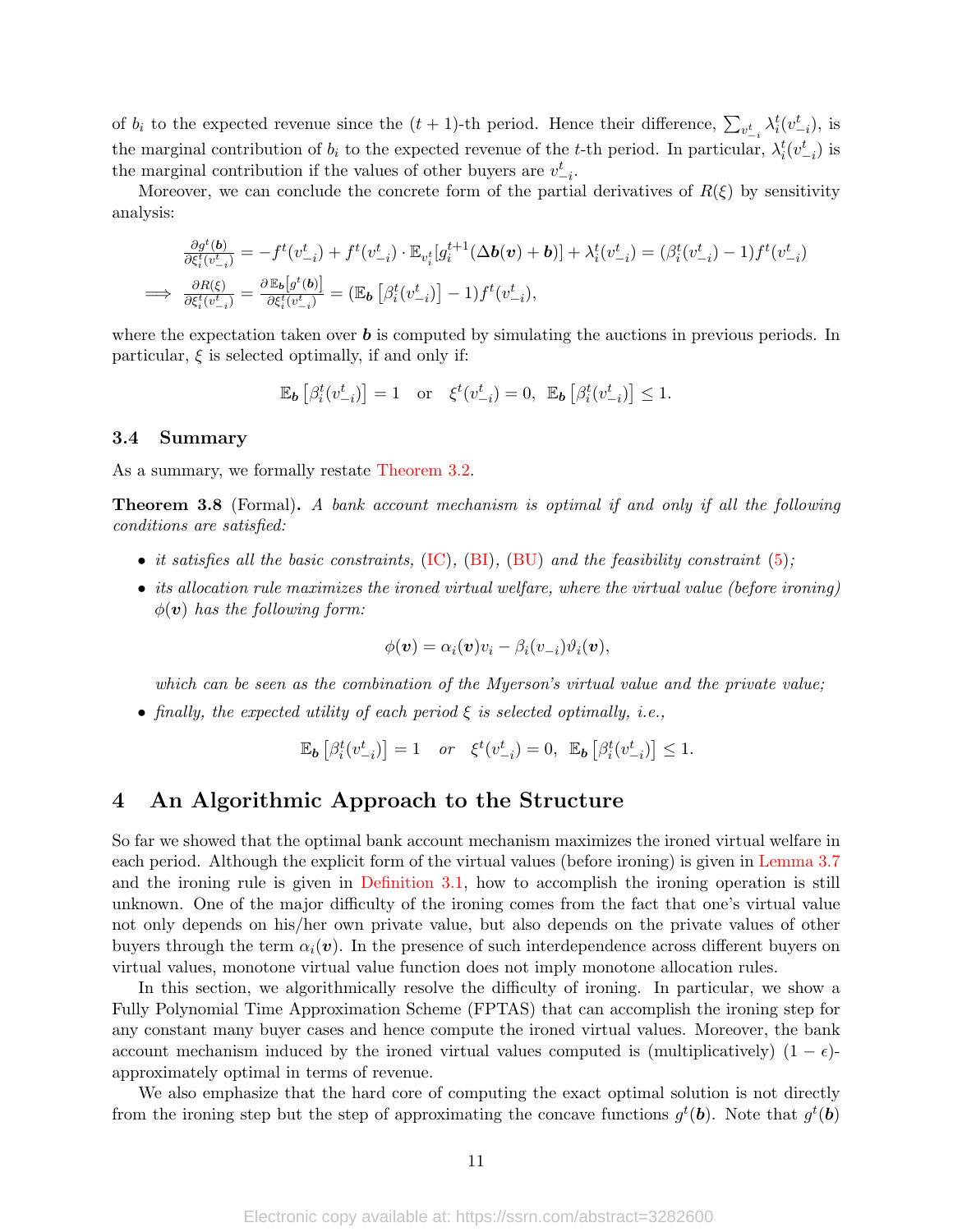is a continuous function without closed forms and the main effort of this section is to show that we can arbitrarily approximate  $g^t(\boldsymbol{b})$  with piece-wise linear functions and guarantee that (i) the number of pieces is polynomial in the input size and (ii) the final result is approximately optimal.

Recall the program  $(12)$ , in particular, we bring back the superscripts  $<sup>t</sup>$  to emphasize the periods:</sup>

$$
\begin{aligned}\n\max \quad & g^{t-1}(\boldsymbol{b}^t) = \text{Rev}(\boldsymbol{b}^t, \xi^t) = \mathbb{E}_{\boldsymbol{v}^t} \left[ \sum_i (v_i^t \cdot x_i^t(\boldsymbol{v}^t) - \xi_i^t(v_{-i}^t)) + g^t(\Delta \boldsymbol{b}^t(\boldsymbol{v}^t) + \boldsymbol{b}^t) \right] \\
\text{subj.t.} \quad & x_i^t(v_i^t, v_{-i}^t) - x_i^t(v_i^{t'}, v_{-i}^t) \leq 0, \ \forall i, v_{-i}^t, v_i^{t'} > v_i^t \\
& \bar{u}_i^t(v_{-i}^t) := \mathbb{E}_{v_i^t}[u_i^{t'}] = \mathbb{E}_{v_i^t}[\vartheta_i^t(\boldsymbol{v}^t)x_i^t(\boldsymbol{v}^t)] \leq b_i^t + \xi_i^t(v_{-i}^t), \ \forall v_{-i}^t \\
& \Delta b_i^t(\boldsymbol{v}^t) = u_i^{t'}(\boldsymbol{v}^t) - \bar{u}_i^t(v_{-i}^t) + \xi_i^t(v_{-i}^t), \ \forall i, \boldsymbol{v}^t \\
& \sum_{i \in [n]} x_i^t(\boldsymbol{v}^t) \leq 1, \ \forall \boldsymbol{v}^t \\
& x_i^t(\boldsymbol{v}^t) \geq 0, \ \forall i, \boldsymbol{v}^t\n\end{aligned}
$$

In what follows, we formalize the FPTAS via dynamic programming to compute the optimal ironed virtual values for the discrete type case.

**Theorem 4.1.** The ironed virtual values of the optimal bank account mechanism can be computed through a dynamic programming based algorithm.

Moreover, for any  $\epsilon > 0$ , there is an FPTAS to achieve an  $\epsilon$ -approximation (multiplicative) of the optimal revenue.

We first outline the main idea of the algorithm: (i) for any fixed  $\xi$ , compute the ironed virtual values of the approximately optimal bank account mechanism; (ii) compute the optimal  $\xi$  using gradient descent. Since we have shown that the revenue of the bank account mechanism is a concave function with respect to  $\xi$ , the second step is standard and can be done with polynomially many queries to the (approximately) optimal revenue as a function of  $\xi$ . In what follows, we will focus on the first step.

To compute the ironed virtual value, we need to solve the dual program of [\(12\)](#page-18-1), which, of course, is equivalent to solve the primal because the strong duality holds. Note that when  $\xi$  and  $\boldsymbol{b}^t$  are fixed, [\(12\)](#page-18-1) is a standard convex program with polynomially many linear constraints. Hence the optimal solution to its dual could be computed efficiently given oracle accesses to the concave function  $g^t$ . Then by the definition of  $g^{t-1}$ , the value of the optimal solution is  $g^{t-1}(\boldsymbol{b}^t)$ . Therefore, the concave function  $g^t$  can be evaluated recursively for each t and hence the ironed virtual values of the optimal bank account mechanism can be computed via standard dynamic programming as well.

However, the computation of the entire dynamic programming is not directly efficient: (i) if each  $g^t$  is computed recursively upon every query, the depth of the recursion could be up to T and hence the total number of queries required would be exponential in T; (ii) if each  $g^t$  is computed once for all possible **b** so that any further queries of  $g^t$  can be answered from precalculated values, then the number of input points where  $g<sup>t</sup>$  need to be computed would be unbounded.

The key step to resolve these issues is to approximate the concave functions  $g^t(\boldsymbol{b})$  by piece-wise linear functions each with at most polynomially many pieces. In addition, each of the piece-wise linear functions can be further expressed as the minimum of a set of affine functions. Hence both the original convex program  $(12)$  at each period t and its dual can be approximated by a polynomially large linear program.

The following lemma ensures that each  $g<sup>t</sup>$  can be well approximated by a piece-wise linear function.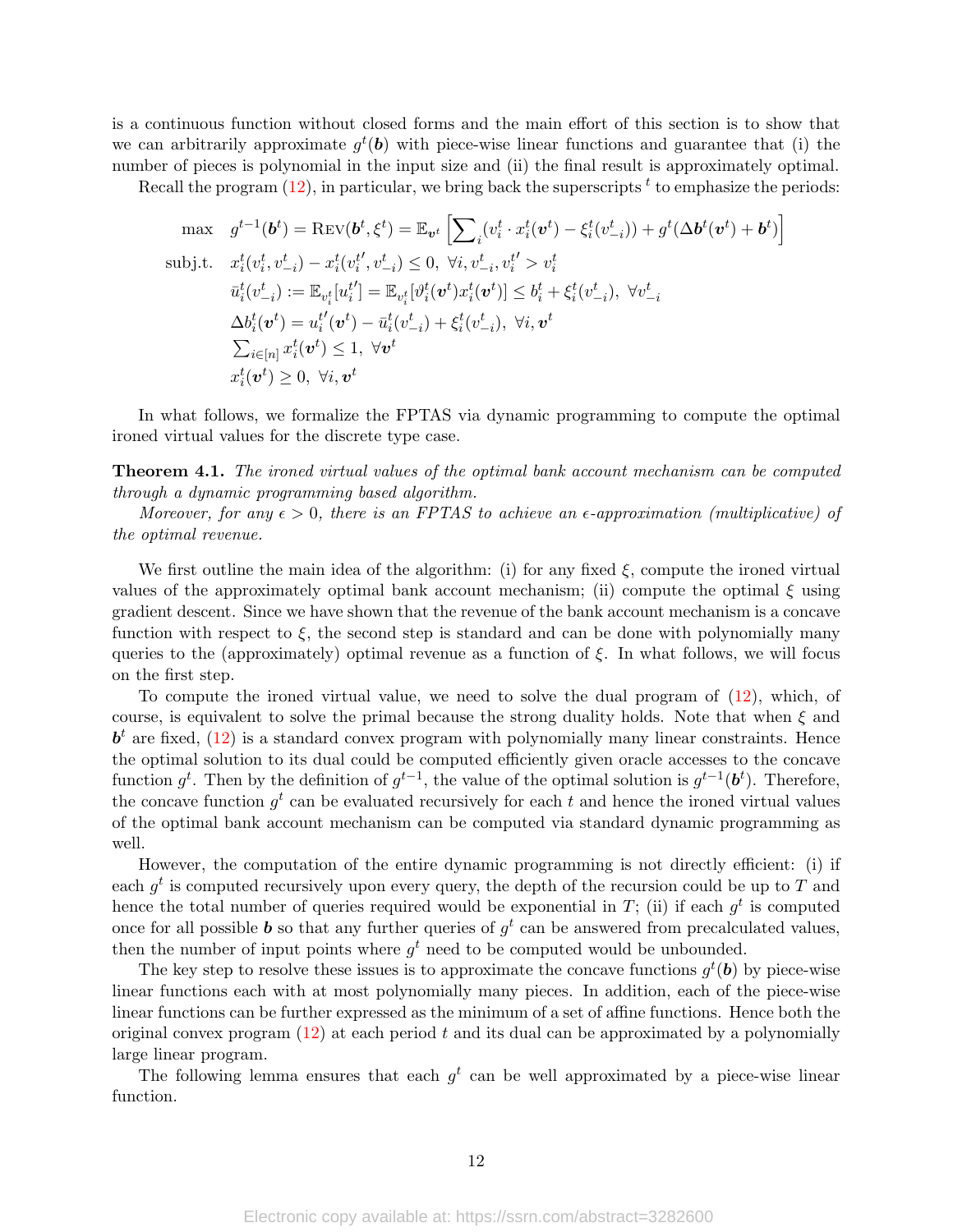<span id="page-12-3"></span>**Lemma 4.2.** For all  $t \in [T]$ ,  $g^t$  can be  $\kappa$ -approximated by two concave piece-wise linear functions,  $g^t$  and  $\bar{g}^t$ :

$$
\forall \mathbf{b}, \; \underline{g}^t(\mathbf{b}) \leq g^t(\mathbf{b}) \leq \overline{g}^t(\mathbf{b}) \leq \underline{g}^t(\mathbf{b}) + \kappa \max_{\mathbf{b}'} g^t(\mathbf{b}').
$$

Moreover, each of  $g^t$  and  $\bar{g}^t$  can be written as the minimum of at most polynomially many pieces.

With such approximations to the concave function  $g^t$ , we can approximately solve the convex program [\(12\)](#page-18-1) by solving the following linear program, where each occurrence of  $g^t$  is replaced by  $\bar{g}^t$ :

$$
\max \quad \bar{h}^{t-1}(\boldsymbol{b}^t) := \mathbb{E}_{\boldsymbol{v}^t} \left[ \sum_{i} (v_i^t \cdot x_i^t(\boldsymbol{v}^t) - \xi_i^t(v_{-i}^t)) + \bar{g}^t(\Delta \boldsymbol{b}^t(\boldsymbol{v}^t) + \boldsymbol{b}^t) \right]
$$
\n
$$
\text{subj.t.} \quad x_i^t(v_i^t, v_{-i}^t) - x_i^t(v_i^{t'}, v_{-i}^t) \le 0, \ \forall i, v_{-i}^t, v_i^{t'} > v_i^t
$$
\n
$$
\bar{u}_i^t(v_{-i}^t) := \mathbb{E}_{v_i^t}[u_i^{t'}] = \mathbb{E}_{v_i^t}[\vartheta_i^t(\boldsymbol{v}^t)x_i^t(\boldsymbol{v}^t)] \le b_i^t + \xi_i^t(v_{-i}^t), \ \forall v_{-i}^t
$$
\n
$$
\Delta b_i^t(\boldsymbol{v}^t) = u_i^{t'}(\boldsymbol{v}^t) - \bar{u}_i^t(v_{-i}^t) + \xi_i^t(v_{-i}^t), \ \forall i, \boldsymbol{v}^t
$$
\n
$$
\sum_{i \in [n]} x_i^t(\boldsymbol{v}^t) \le 1, \ \forall \boldsymbol{v}^t
$$
\n
$$
x_i^t(\boldsymbol{v}^t) \ge 0, \ \forall i, \boldsymbol{v}^t
$$
\n
$$
\bar{g}^t(\Delta \boldsymbol{b}^t(\boldsymbol{v}^t) + \boldsymbol{b}^t) \le \alpha_l \cdot (\Delta \boldsymbol{b}^t(\boldsymbol{v}^t) + \boldsymbol{b}^t) + \beta_l, \ \forall l, \boldsymbol{v}^t
$$
\n
$$
(11)
$$

As we mentioned previously, in the last constraint  $(11)$ , we assume that the function  $\bar{g}^t$  can be expressed by the minimum of a set of affine functions, i.e.,

<span id="page-12-1"></span><span id="page-12-0"></span>
$$
\bar{g}^t(\boldsymbol{b}) = \min_{l \in L} \boldsymbol{\alpha}_l \cdot \boldsymbol{b} + \beta_l.
$$

Here we slightly abuse the notation of  $\bar{g}^t(\Delta b^t(\mathbf{v}^t)+\mathbf{b}^t)$  as variables in the linear program. Note that including the constraints  $(11)$  in the linear program  $(10)$  suffices to ensure that the variable values always agree with the corresponding function values. Because on the one hand, by the constraints, each variable is no more than the corresponding affine functions; on the other hand, since the coefficients of these variables are always positive in the objective, for each of the variables, at least one of the constraints in [\(11\)](#page-12-0) must be binding.

Let  $\bar{h}^{t-1}(\boldsymbol{b})$  denote the optimal value of the linear program [\(10\)](#page-12-1) when  $\boldsymbol{b}^t = \boldsymbol{b}$ . Similarly, we can define  $\underline{h}^{t-1}$  by simply replacing all  $\overline{g}^t$  with  $g^t$  in [\(10\)](#page-12-1). The following lemma shows that  $\underline{h}^{t-1}$  and  $\bar{h}^{t-1}$  are in fact lower and upper bounds of  $\bar{g}^{t-1}$ .

<span id="page-12-2"></span>**Lemma 4.3.**  $\underline{h}^{t-1}$  and  $\overline{h}^{t-1}$  are concave and

$$
\forall \boldsymbol{b}, \ \underline{h}^{t-1}(\boldsymbol{b}) \leq g^{t-1}(\boldsymbol{b}) \leq \overline{h}^{t-1}(\boldsymbol{b}) \leq \underline{h}^{t-1}(\boldsymbol{b}) + \max_{\boldsymbol{b}'} (\overline{g}^t(\boldsymbol{b}') - \underline{g}^t(\boldsymbol{b}')).
$$

*Proof of [Lemma 4.3.](#page-12-2)* Let  $\underline{\mathbf{x}}^*$ ,  $\mathbf{x}^*$ , and  $\overline{\mathbf{x}}^*$  be the corresponding optimal solution for  $\underline{h}^{t-1}(\mathbf{b}), g^{t-1}(\mathbf{b}),$ and  $h^{-1}(b)$ , respectively. Denote these three programs as  $P, P$ , and  $\bar{P}$ , respectively. Note that  $x^*$ is feasible in  $P$ , hence by the optimality of  $x^*$ ,

$$
P(\underline{\bm{x}}^*) \leq P(\bm{x}^*),
$$

where  $P(x)$  denotes the objective value of program P with variables being x.

On the other hand, for any  $x$  that is feasible to both  $P$  and  $P$ , we have,

$$
\underline{P}(\boldsymbol{x}) \leq P(\boldsymbol{x}).
$$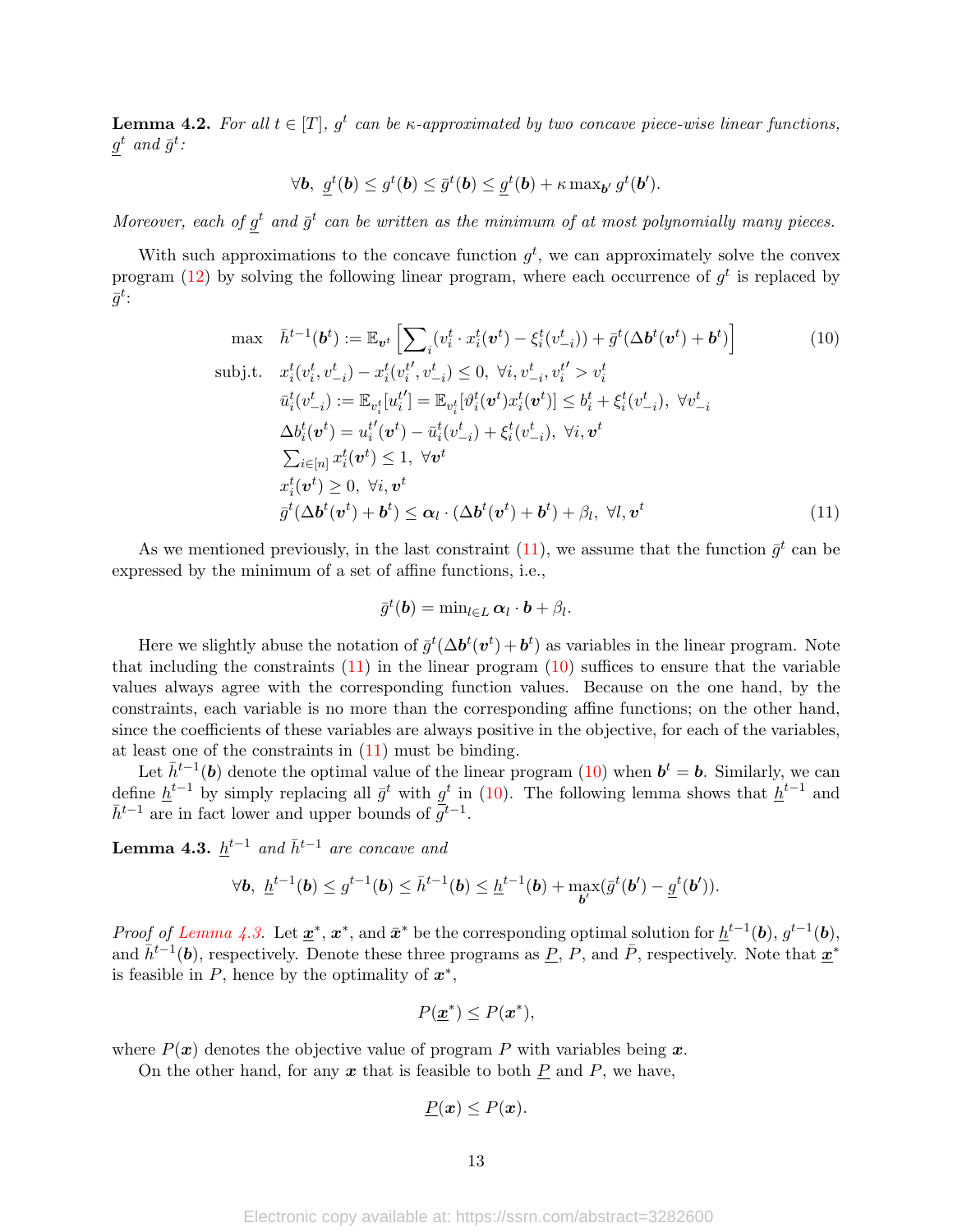Because in the objectives,  $g^{t-1} \leq g^{t-1}$ . Hence we conclude that

$$
\underline{h}^{t-1}(\mathbf{b}) = \underline{P}(\underline{\boldsymbol{x}}^*) \le P(\underline{\boldsymbol{x}}^*) \le P(\boldsymbol{x}^*) = g^{t-1}(\mathbf{b}).
$$

Similarly, we can prove that  $g^{t-1}(\boldsymbol{b}) \leq \bar{h}^{t-1}(\boldsymbol{b})$ . For the last inequality, denote  $\delta = \max_{\boldsymbol{b}'} (\bar{g}^t(\boldsymbol{b}')$  $g^t(\boldsymbol{b}')$ ). Note that for the  $\bar{g}$  variables in  $\bar{x}^*$ , if we reduce all of them by  $\delta$  to get  $\bar{x}^{**}$ ,  $\bar{x}^{**}$  must be feasible to  $\underline{P}$  and the objective value is reduced by at most  $\delta$ , hence

$$
\underline{P}(\mathbf{x}^*) \geq \underline{P}(\bar{\mathbf{x}}^{**}) \geq \bar{P}(\bar{\mathbf{x}}^*) - \delta.
$$

In other words,

$$
\underline{h}^{t-1}(\boldsymbol{b}) \geq \bar{h}^{t-1}(\boldsymbol{b}) - \delta.
$$

Even through both  $\underline{h}^{t-1}$  and  $\overline{h}^{t-1}$  are in fact piece-wise linear functions, but they cannot be directly used for the computation of period  $t-1$ , because they may have exponentially many pieces. However, since they are concave, we can apply [Lemma 4.2](#page-12-3) to get the lower bound of  $\underline{h}^{t-1}$  and the upper bound of  $\bar{h}^{t-1}$ :

$$
\underline{g}^{t-1}(\mathbf{b}) \leq \underline{h}^{t-1}(\mathbf{b}) \leq g^{t-1}(\mathbf{b}) \leq \bar{h}^{t-1}(\mathbf{b}) \leq \bar{g}^{t-1}(\mathbf{b}).
$$

Therefore, we can recursively compute  $g^1, \ldots, g^T$  and  $\bar{g}^1, \ldots, \bar{g}^T$  and hence compute the ironed virtual values of the approximately optimal bank account mechanism for any fixed  $\xi$ . Combining with the fact that  $\xi$  could then be optimized using gradient descent, we are done with our algorithm.

## References

- <span id="page-13-5"></span>Itai Ashlagi, Constantinos Daskalakis, and Nima Haghpanah. Sequential mechanisms with expost participation guarantees. In Proceedings of the 2016 ACM Conference on Economics and Computation, pages 213–214. ACM, 2016. [2](#page-1-4)
- <span id="page-13-0"></span>Susan Athey and Ilya Segal. An efficient dynamic mechanism. Econometrica, 81(6):2463–2485, 2013. [2](#page-1-4)
- <span id="page-13-1"></span>Santiago Balseiro, Vahab Mirrokni, and Renato Paes Leme. Dynamic mechanisms with martingale utilities. 2016. [2](#page-1-4)
- <span id="page-13-2"></span>Santiago Balseiro, Max Lin, Vahab Mirrokni, Renato Paes Leme, and Song Zuo. Dynamic revenue sharing. In Advances in Neural Information Processing Systems 30: Annual Conference on Neural Information Processing Systems 2017, 4-9 December 2017, Long Beach, CA, USA, pages 2678–2686, 2017. [2](#page-1-4)
- <span id="page-13-3"></span>Santiago R Balseiro, Vahab S Mirrokni, and Renato Paes Leme. Dynamic mechanisms with martingale utilities. forthcoming, Management Science, 2017. [2](#page-1-4)
- <span id="page-13-4"></span>Santiago Balseiro, Vahab Mirrokni, Renato Paes Leme, and Song Zuo. Dynamic double auctions: Towards first best. In SODA 2019. SIAM, 2019. [2](#page-1-4)
- <span id="page-13-6"></span>C Bradford Barber, David P Dobkin, and Hannu Huhdanpaa. The quickhull algorithm for convex hulls. ACM Transactions on Mathematical Software (TOMS), 22(4):469–483, 1996. [18](#page-17-0)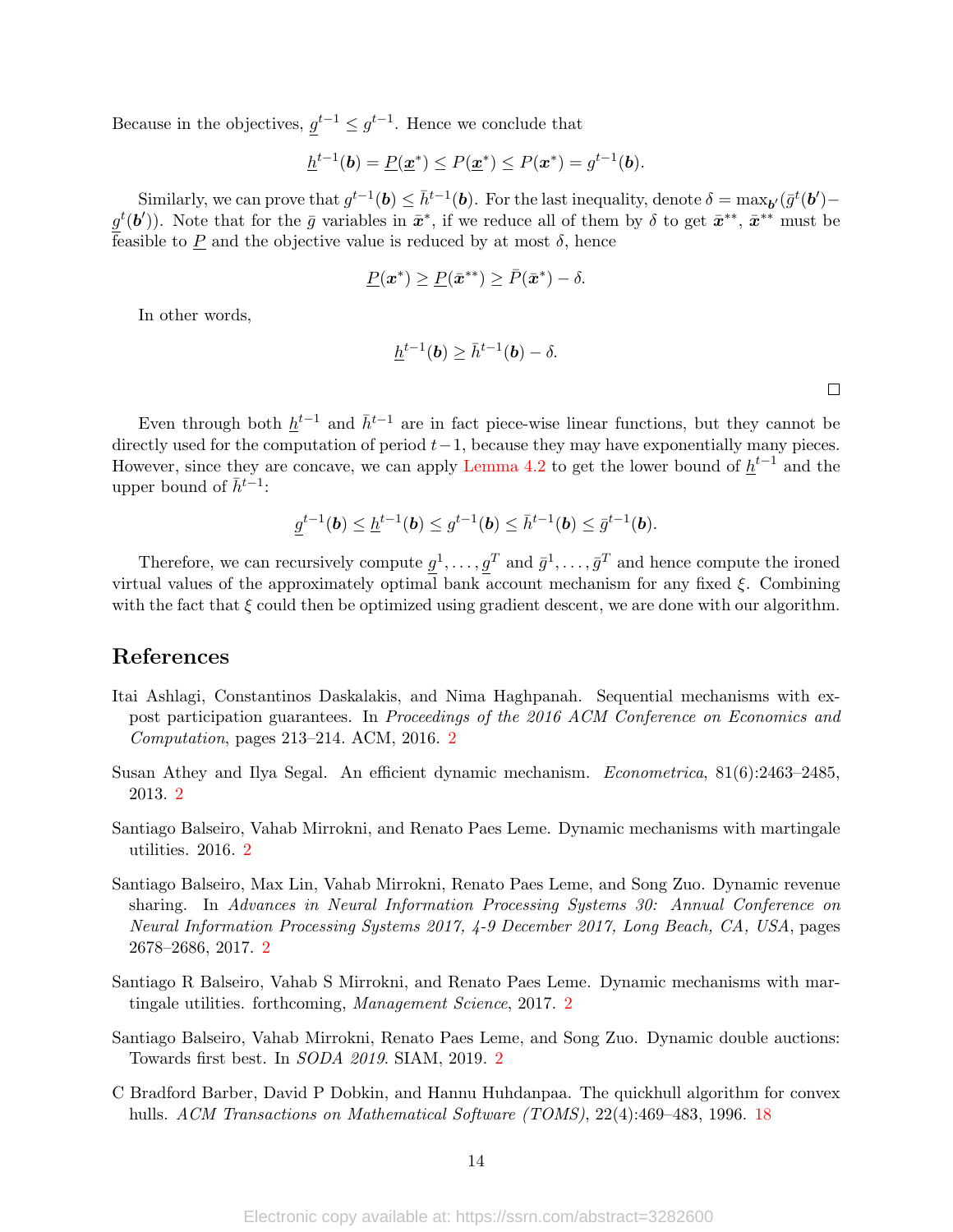- <span id="page-14-7"></span>Dirk Bergemann and Maher Said. Dynamic auctions. Wiley Encyclopedia of Operations Research and Management Science, 2011. [2](#page-1-4)
- <span id="page-14-0"></span>Dirk Bergemann and Juuso Välimäki. Information acquisition and efficient mechanism design. Econometrica, 70(3):1007–1033, 2002. [2](#page-1-4)
- <span id="page-14-8"></span>Dirk Bergemann and Juuso Välimäki. Dynamic mechanism design: An introduction. Technical report, Cowles Foundation for Research in Economics, Yale University, 2017. [2](#page-1-4)
- <span id="page-14-5"></span>Dirk Bergemann, Francisco Castro, and Gabriel Weintraub. The scope of sequential screening with ex post participation constraints. In Proceedings of the 2017 ACM Conference on Economics and Computation, pages 163–164. ACM, 2017. [2](#page-1-4)
- <span id="page-14-16"></span>Stephen Boyd and Lieven Vandenberghe. Convex optimization. Cambridge university press, 2004. [10](#page-9-3)
- <span id="page-14-13"></span>Yang Cai and Mingfei Zhao. Simple mechanisms for subadditive buyers via duality. In *Proceedings* of the 49th Annual ACM SIGACT Symposium on Theory of Computing, STOC 2017, pages 170–183, New York, NY, USA, 2017. ACM. [3](#page-2-2)
- <span id="page-14-12"></span>Yang Cai, Nikhil R Devanur, and S Matthew Weinberg. A duality-based unified approach to bayesian mechanism design. ACM SIGecom Exchanges, 15(1):71–77, 2016. [3](#page-2-2)
- <span id="page-14-1"></span>Ruggiero Cavallo. Efficiency and redistribution in dynamic mechanism design. In Proceedings of the 9th ACM conference on Electronic commerce, pages 220–229. ACM, 2008. [2](#page-1-4)
- <span id="page-14-4"></span>Shuchi Chawla, Nikhil R Devanur, Anna R Karlin, and Balasubranianian Sivan. Simple pricing schemes for consumers with evolving values. In SODA 2016, pages 1476–1490. SIAM, 2016. [2](#page-1-4)
- <span id="page-14-11"></span>Constantinos Daskalakis, Alan Deckelbaum, and Christos Tzamos. Mechanism design via optimal transport. In Proceedings of the fourteenth ACM conference on Electronic commerce, pages 269– 286. ACM, 2013. [3](#page-2-2)
- <span id="page-14-14"></span>Constantinos Daskalakis, Alan Deckelbaum, and Christos Tzamos. Strong duality for a multiplegood monopolist. Econometrica, 85(3):735–767, 2017. [3](#page-2-2)
- <span id="page-14-3"></span>Nikhil R Devanur, Yuval Peres, and Balasubramanian Sivan. Perfect bayesian equilibria in repeated sales. In Proceedings of the Twenty-Sixth Annual ACM-SIAM Symposium on Discrete Algorithms, pages 983–1002. SIAM, 2015. [2](#page-1-4)
- <span id="page-14-10"></span>Edith Elkind. Designing and learning optimal finite support auctions. In SODA 2007, pages 736–745. SIAM, 2007. [2](#page-1-4)
- <span id="page-14-15"></span>Jason D. Hartline and Tim Roughgarden. Optimal mechanism design and money burning. In STOC 2008, pages 75–84, 2008. [9](#page-8-6)
- <span id="page-14-9"></span>Matthew O Jackson and Hugo F Sonnenschein. Overcoming incentive constraints by linking decisions. Econometrica, 75(1):241–257, 2007. [2](#page-1-4)
- <span id="page-14-2"></span>Sham M Kakade, Ilan Lobel, and Hamid Nazerzadeh. Optimal dynamic mechanism design and the virtual-pivot mechanism. Operations Research, 61(4):837–854, 2013. [2](#page-1-4)
- <span id="page-14-6"></span>Ilan Lobel and Renato Paes Leme. Dynamic mechanism design under positive commitment. 2017. [2](#page-1-4)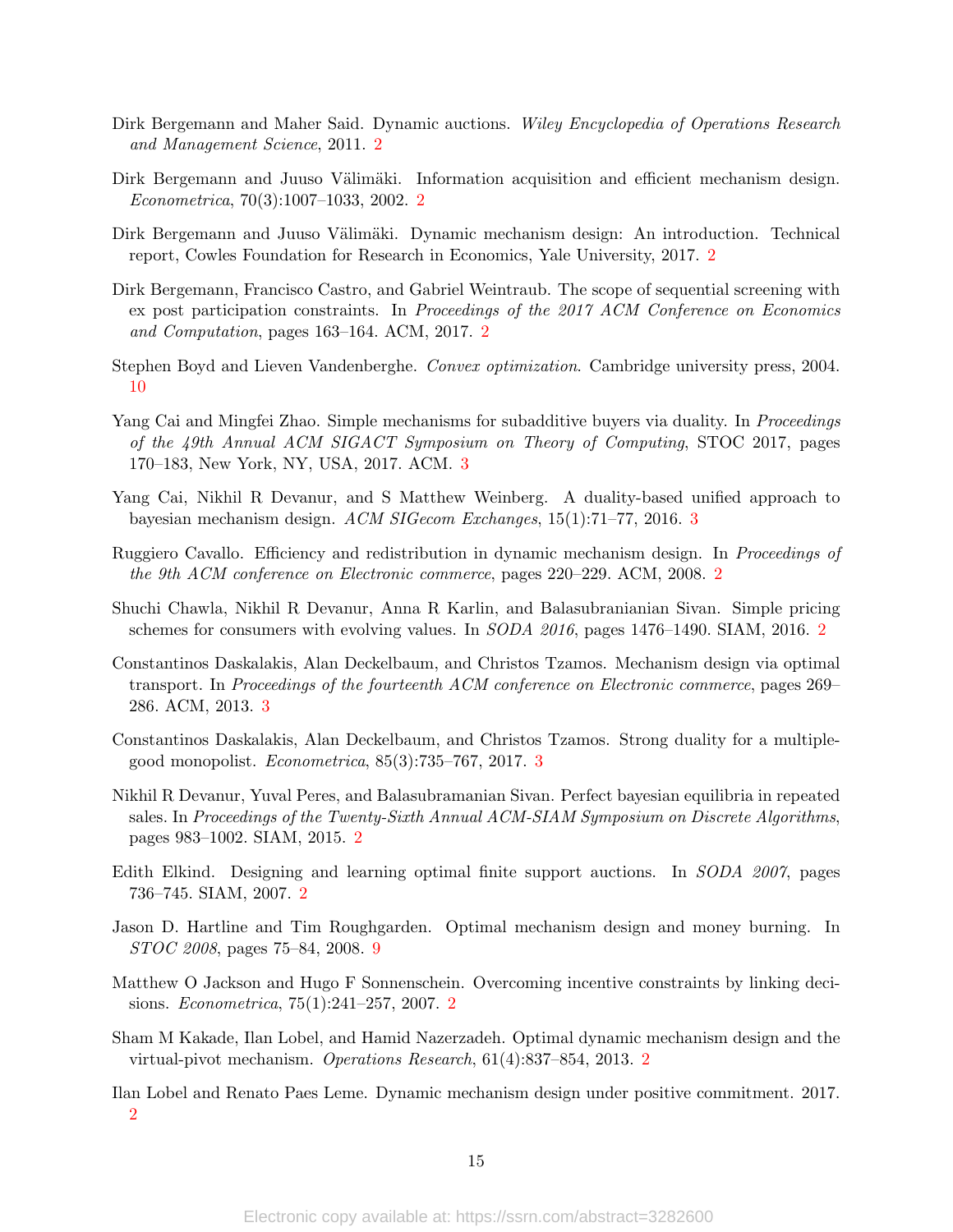- <span id="page-15-8"></span>Vahab Mirrokni, Renato Paes Leme, Pingzhong Tang, and Song Zuo. Dynamic auctions with bank accounts. In Proceedings of the International Joint Conference on Artificial Intelligence (IJCAI), pages 387–393, 2016. [3,](#page-2-2) [5](#page-4-4)
- <span id="page-15-12"></span>Vahab Mirrokni, Renato Paes Leme, Pingzhong Tang, and Song Zuo. Non-clairvoyant dynamic mechanism design. 2016. [5](#page-4-4)
- <span id="page-15-9"></span>Vahab Mirrokni, Renato Paes Leme, Pingzhong Tang, and Song Zuo. Optimal dynamic mechanisms with ex-post ir via bank accounts.  $arXiv$  preprint  $arXiv:1605.08840$ , 2016. [3](#page-2-2)
- <span id="page-15-10"></span>Vahab Mirrokni, Renato Paes Leme, Rita Ren, and Song Zuo. Dynamic mechanism design in the field. In Proceedings of the 2018 World Wide Web Conference, WWW '18, pages 1359–1368. International World Wide Web Conferences Steering Committee, 2018. [3](#page-2-2)
- <span id="page-15-5"></span>Vahab Mirrokni, Renato Paes Leme, Pingzhong Tang, and Song Zuo. Non-clairvoyant dynamic mechanism design. In Proceedings of the 2018 ACM Conference on Economics and Computation, pages 169–169. ACM, 2018. [2,](#page-1-4) [3](#page-2-2)
- <span id="page-15-6"></span>Roger B Myerson. Optimal auction design. Mathematics of operations research, 6(1):58–73, 1981. [2,](#page-1-4) [9](#page-8-6)
- <span id="page-15-11"></span>Noam Nisan, Tim Roughgarden, Eva Tardos, and Vijay V Vazirani. Algorithmic game theory, volume 1. Cambridge University Press Cambridge, 2007. [3](#page-2-2)
- <span id="page-15-1"></span>Mallesh M Pai and Rakesh Vohra. Optimal dynamic auctions and simple index rules. Mathematics of Operations Research, 38(4):682–697, 2013. [2](#page-1-4)
- <span id="page-15-4"></span>Christos Papadimitriou, George Pierrakos, Christos-Alexandros Psomas, and Aviad Rubinstein. On the complexity of dynamic mechanism design. In SODA 2016, pages 1458–1475. SIAM, 2016. [2](#page-1-4)
- <span id="page-15-0"></span>David C Parkes and Satinder Singh. An mdp-based approach to online mechanism design. 2004. [2](#page-1-4)
- <span id="page-15-2"></span>Alessandro Pavan, Ilya Segal, and Juuso Toikka. Dynamic mechanism design: A myersonian approach. Econometrica, 82(2):601–653, 2014. [2](#page-1-4)
- <span id="page-15-13"></span>Jean-Charles Rochet. The taxation principle and multi-time hamilton-jacobi equations. Journal of Mathematical Economics, 14(2):113–128, 1985. [7](#page-6-2)
- <span id="page-15-7"></span>Tim Roughgarden and Okke Schrijvers. Ironing in the dark. In Proceedings of the 2016 ACM Conference on Economics and Computation, pages 1–18. ACM, 2016. [2](#page-1-4)
- <span id="page-15-3"></span>Weiran Shen, Zihe Wang, and Song Zuo. Ex-post IR dynamic auctions with cost-per-action payments. In Proceedings of the Twenty-Seventh International Joint Conference on Artificial Intelligence, IJCAI 2018, July 13-19, 2018, Stockholm, Sweden., pages 505–511, 2018. [2](#page-1-4)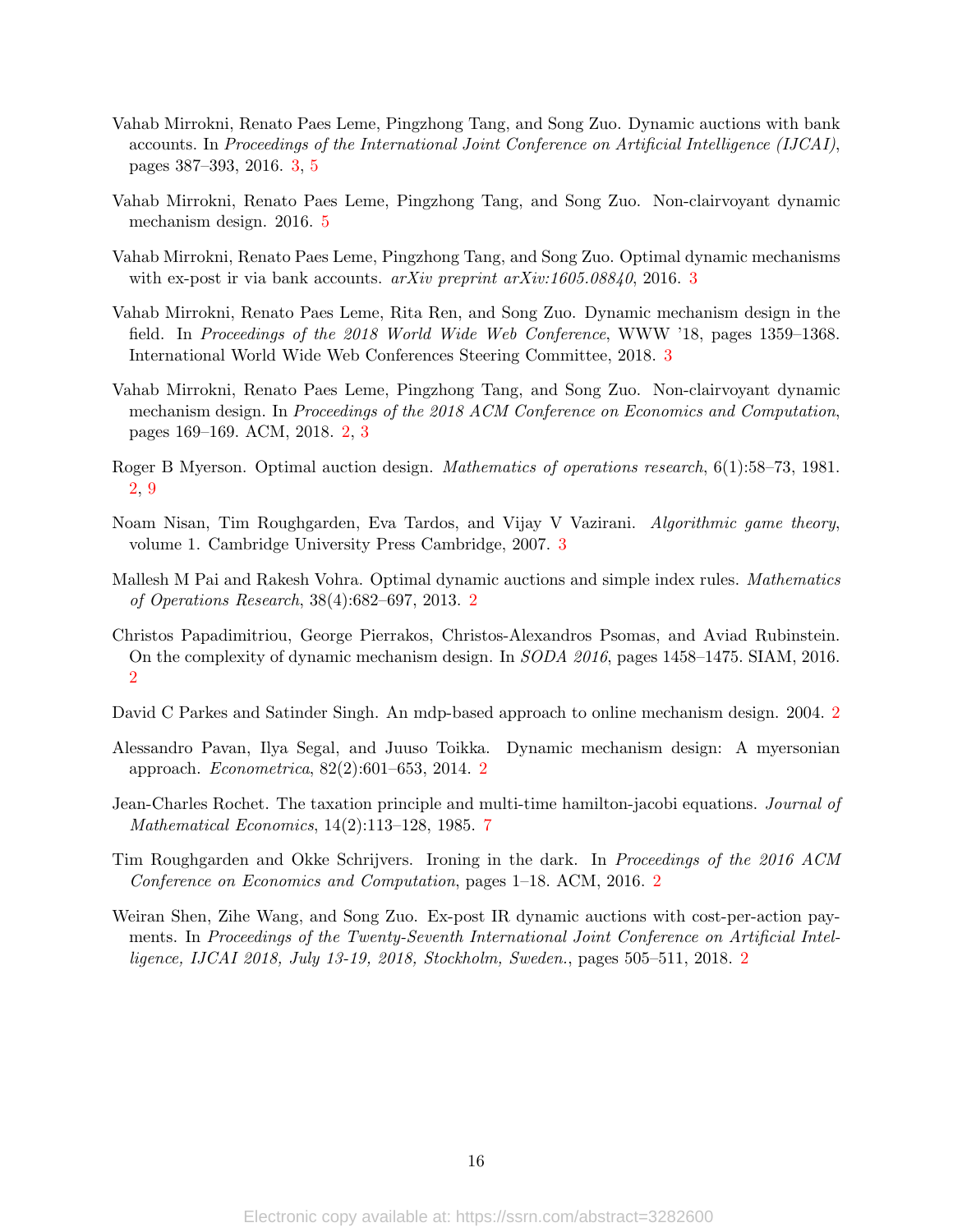# A Missing Proofs

### <span id="page-16-0"></span>A.1 Proof of [Lemma 3.4](#page-7-2) and [Lemma 3.6](#page-8-2)

*Proof of [Lemma 3.4](#page-7-2) and [Lemma 3.6.](#page-8-2)* We prove these lemmas by induction from  $t = T$  down to 1. Since  $g^T \equiv 0$ , all these properties are satisfied for  $t = T$ .

Suppose that  $g^{t+1}$ (b) is weakly increasing and concave. We first show that  $g^t$ (b) is weakly increasing. Consider  $b' \geq b$ . By definition,  $g^t(b)$  is the optimal value of program [\(6\)](#page-7-3) for period t (with given  $\xi$  and  $\boldsymbol{b}$ ). Note that:

- 1. The optimal solution for program  $(6)$  with balance **b** is also feasible for the program with balance  $b'$ ;
- 2. The objective is weakly increasing in  $\boldsymbol{b}$  even with the same variables. The first part of the objective,  $\mathbb{E}_{\bm{v}}[\sum_i (v_i \cdot x_i(\bm{v}) - \xi_i(v_{-i}))]$ , is the same for the same allocation rule and the second part of the objective,  $\mathbb{E}[g^{t+1}(\Delta b(v) + b)]$ , is weakly increasing in b by induction (with the same  $\Delta b(v)$ ).

Therefore,  $g^t(\mathbf{b}') \geq g^t(\mathbf{b})$  is weakly increasing.

We then show that  $g^t(\mathbf{b})$  is concave, i.e., for any  $\theta \in [0,1],$ 

$$
g^t(\theta \mathbf{b} + (1 - \theta)\mathbf{b}') \ge \theta g^t(\mathbf{b}) + (1 - \theta)g^t(\mathbf{b}').
$$

Let  $x^*$  and  $\Delta b^*$  be the optimal solution for balance vector b and  $x^{**}$  and  $\Delta b^{**}$  be the optimal solution for balance vector **b'**. Then their convex combination,  $(\theta x^* + (1-\theta)x^{**}, \theta \Delta b^* + (1-\theta)\Delta b^{**}),$ is a feasible solution for balance vector  $\theta \mathbf{b} + (1 - \theta) \mathbf{b}'$ . Meanwhile, the objective function is concave in the variables,

$$
g^{t}(\theta\mathbf{b} + (1 - \theta)\mathbf{b}')
$$
\n
$$
\geq \mathbb{E}\left[\sum_{i} (v_{i} \cdot (\theta x_{i}^{*}(\mathbf{v}) + (1 - \theta)x_{i}^{**}(\mathbf{v})) - \xi_{i}(v_{-i})) + g^{t+1}(\theta(\Delta \mathbf{b}^{*}(\mathbf{v}) + \mathbf{b}) + (1 - \theta)(\Delta \mathbf{b}^{**}(\mathbf{v}) + \mathbf{b}') )\right]
$$
\n
$$
\geq \theta \mathbb{E}\left[\sum_{i} (v_{i} \cdot x_{i}^{*}(\mathbf{v}) - \xi_{i}(v_{-i})) + g^{t+1}(\Delta \mathbf{b}^{*}(\mathbf{v}) + \mathbf{b})\right]
$$
\n
$$
+ (1 - \theta) \mathbb{E}\left[\sum_{i} (v_{i} \cdot x_{i}^{**}(\mathbf{v}) - \xi_{i}(v_{-i})) + g^{t+1}(\Delta \mathbf{b}^{**}(\mathbf{v}) + \mathbf{b}')\right]
$$
\n
$$
= \theta g^{t}(\mathbf{b}) + (1 - \theta) g^{t}(\mathbf{b}'),
$$

where the first inequality is by the definition of  $g^t(\boldsymbol{b})$  and the feasibility of the convex combination we just argued and the second inequality is by the induction of the concavity of  $g^{t+1}(\boldsymbol{b})$ .  $\Box$ 

## <span id="page-16-1"></span>A.2 Proof of [Lemma 3.7](#page-9-2)

*Proof of [Lemma 3.7.](#page-9-2)* By KKT conditions,  $\partial L/\partial x_i(v) > 0$ :<sup>[11](#page-16-2)</sup>

$$
\frac{\partial L}{\partial x_i(\boldsymbol{v})} = \left(v_i - \frac{\lambda_i(v_{-i})\vartheta_i(\boldsymbol{v})}{f(v_{-i})}\right) f(\boldsymbol{v}) + \frac{\partial \mathbb{E}_{\boldsymbol{v}}[g(\Delta b(\boldsymbol{v}) + \boldsymbol{b})]}{\partial x_i(\boldsymbol{v})} - \mu(\boldsymbol{v})
$$
\n
$$
= \left((1 + g_i(\Delta b(\boldsymbol{v}) + \boldsymbol{b}))v_i - \left(\frac{\lambda_i(v_{-i})}{f(v_{-i})} + \mathbb{E}_{v_i}[g_i(\Delta b(\boldsymbol{v}) + \boldsymbol{b})]\right)\vartheta_i(\boldsymbol{v})\right) f(\boldsymbol{v}) - \mu(\boldsymbol{v})
$$
\n
$$
= (\alpha_i(\boldsymbol{v})v_i - \beta_i(v_{-i})\vartheta_i(\boldsymbol{v}))f(\boldsymbol{v}) - \mu(\boldsymbol{v}),
$$

<span id="page-16-2"></span> $11$ If not differentiable, then any sub-gradient must be non-negative.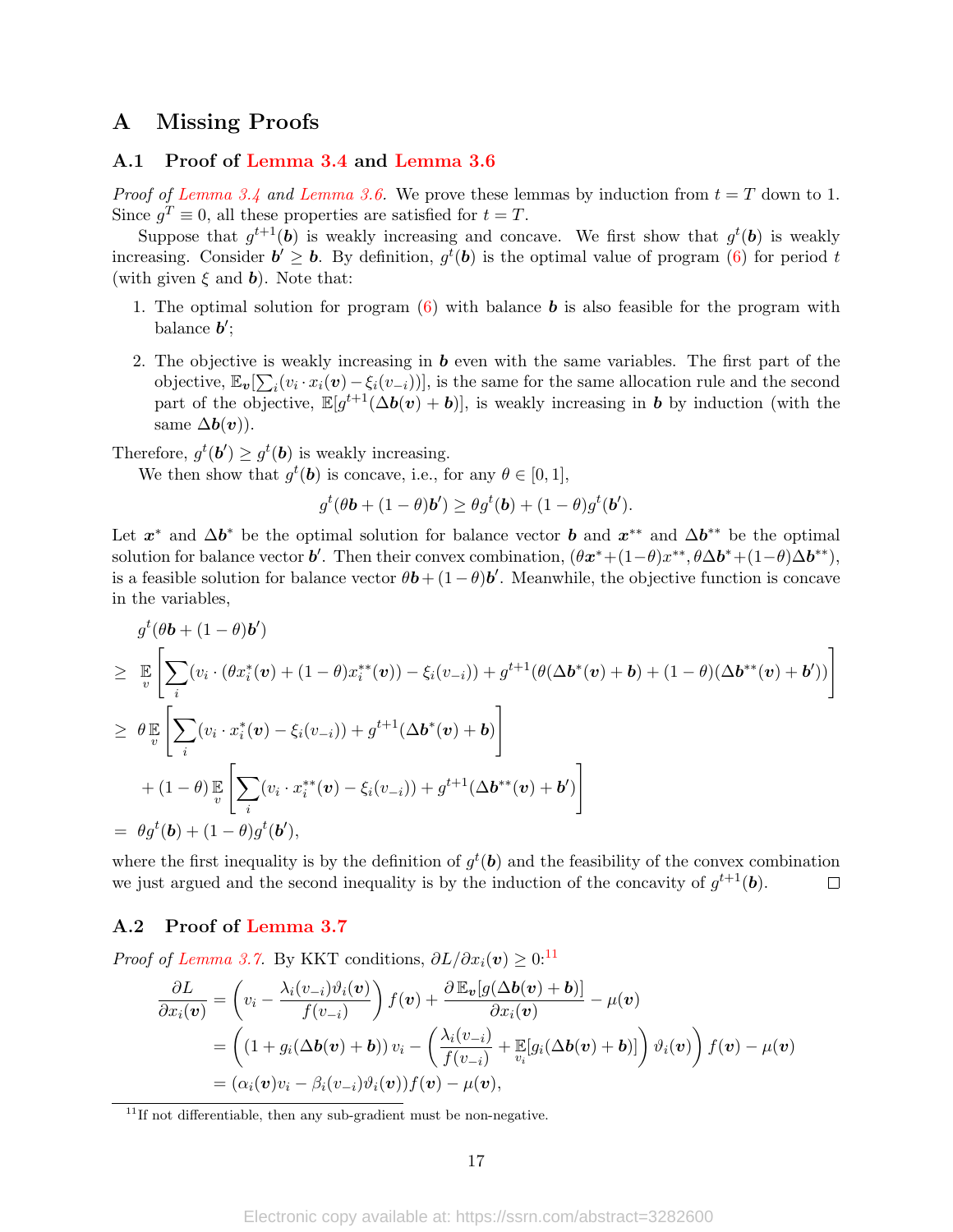<span id="page-17-0"></span>where

$$
\frac{\partial \mathbb{E}_{\boldsymbol{v}}[g(\Delta b(\boldsymbol{v}) + \boldsymbol{b})]}{\partial x_i(\boldsymbol{v})} = \frac{\partial \mathbb{E}_{\boldsymbol{v}}[g(\Delta b(\boldsymbol{v}) + \boldsymbol{b})]}{\partial u_i'(\boldsymbol{v})} \cdot \frac{\partial u_i'(\boldsymbol{v})}{\partial x_i(\boldsymbol{v})} + \frac{\partial \mathbb{E}_{\boldsymbol{v}}[g(\Delta b(\boldsymbol{v}) + \boldsymbol{b})]}{\partial \bar{u}_i'(v_{-i})} \cdot \frac{\partial \bar{u}_i'(v_{-i})}{\partial x_i(\boldsymbol{v})} = g_i(\Delta b(\boldsymbol{v}) + \boldsymbol{b})f(\boldsymbol{v})v_i - \mathbb{E}[g_i(\Delta b(\boldsymbol{v}) + \boldsymbol{b})]f(v_{-i}) \cdot f(v_i)\vartheta_i(\boldsymbol{v})
$$

and if  $x_i(v) > 0$ ,  $\partial L/\partial x_i(v)$  must be 0, i.e.,

$$
\forall i, \mathbf{v}, (\alpha_i(\mathbf{v})v_i - \beta_i(v_{-i})\vartheta_i(\mathbf{v}))f(\mathbf{v}) - \mu(\mathbf{v}) \le 0
$$
  

$$
x_i(\mathbf{v}) > 0 \Longrightarrow (\alpha_i(\mathbf{v})v_i - \beta_i(v_{-i})\vartheta_i(\mathbf{v}))f(\mathbf{v}) - \mu(\mathbf{v}) = 0
$$

Then for any  $x_i(v) > 0$ , we have

$$
\alpha_i(\boldsymbol{v})v_i - \beta_i(v_{-i})\vartheta_i(\boldsymbol{v}) = \mu(\boldsymbol{v})/f(\boldsymbol{v}) \geq \alpha_j(\boldsymbol{v})v_j - \beta_j(v_{-j})\vartheta_j(\boldsymbol{v}).
$$

In other words, the optimal solution is a virtual value maximizer, where the virtual value  $\phi_i(\boldsymbol{v})$ is given as

$$
\phi_i(\boldsymbol{v}) = \alpha_i(\boldsymbol{v})v_i - \beta_i(v_{-i})\vartheta_i(\boldsymbol{v}).
$$

In particular,  $\lambda_i(v_{-i}) = 0$  when

$$
\mathop{\mathbb{E}}_{v_i}[\vartheta_i(\boldsymbol{v})x_i(\boldsymbol{v})] - b_i - \xi_i(v_{-i}) < 0,
$$

 $\Box$ 

i.e., the balance of buyer i is not spent out.

#### A.3 Proof of [Lemma 4.2](#page-12-3)

*Proof of [Lemma 4.2.](#page-12-3)* The main idea of the proof is to (i) select polynomially many different points **b** in the k-dimension space  $\mathbb{R}^k_+$ , (ii) compute  $g(b)$  for the selected points, and (iii) use the upper surface of the convex hull of  $\{(b, g(b))\}$  as  $h(b)$ .

Note that step (ii) and (iii) can be done very efficiently.<sup>[12](#page-17-1)</sup> However, the step (i) is non-trivial.

To illustrate the algorithm, we first highlight that both the maximum value of each  $b_i$ ,  $g(b)$ , and the partial derivatives  $g_i(\boldsymbol{b})$  are bounded by  $2^{O(N)}$ , where N is the input size. In other words, simply selects points with fixed distance between other nearby points will result in exponentially many points. Therefore, the distances should be determined adaptively.

The key observation here is to keep track of an upper bound on the uncertainty of the partial derivative along each direction and the domain of  $b_i$  where the difference of  $g(b)$  and  $h(b)$  could be more than  $\kappa \cdot \max_{b'} g(b')$ . Then each time pick a point on the boundary of the domain and the upper of the uncertainty of the partial derivative will be reduced by at least half. Hence after polynomially many steps, the uncertainty of the partial derivative will be exponentially small and we can easily select modest numbers of points to get a good enough approximation  $h(\boldsymbol{b})$  to the target function  $g(\boldsymbol{b})$ .  $\Box$ 

Electronic copy available at: https://ssrn.com/abstract=3282600

<span id="page-17-1"></span><sup>&</sup>lt;sup>12</sup>For (ii), the computation is efficient by hypothesis. For (iii), the convex hull in  $(k + 1)$ -dimension can be using the quickhull algorithm [\[Barber](#page-13-6) *et al.*, [1996\]](#page-13-6). Note that  $k$  is a constant here.